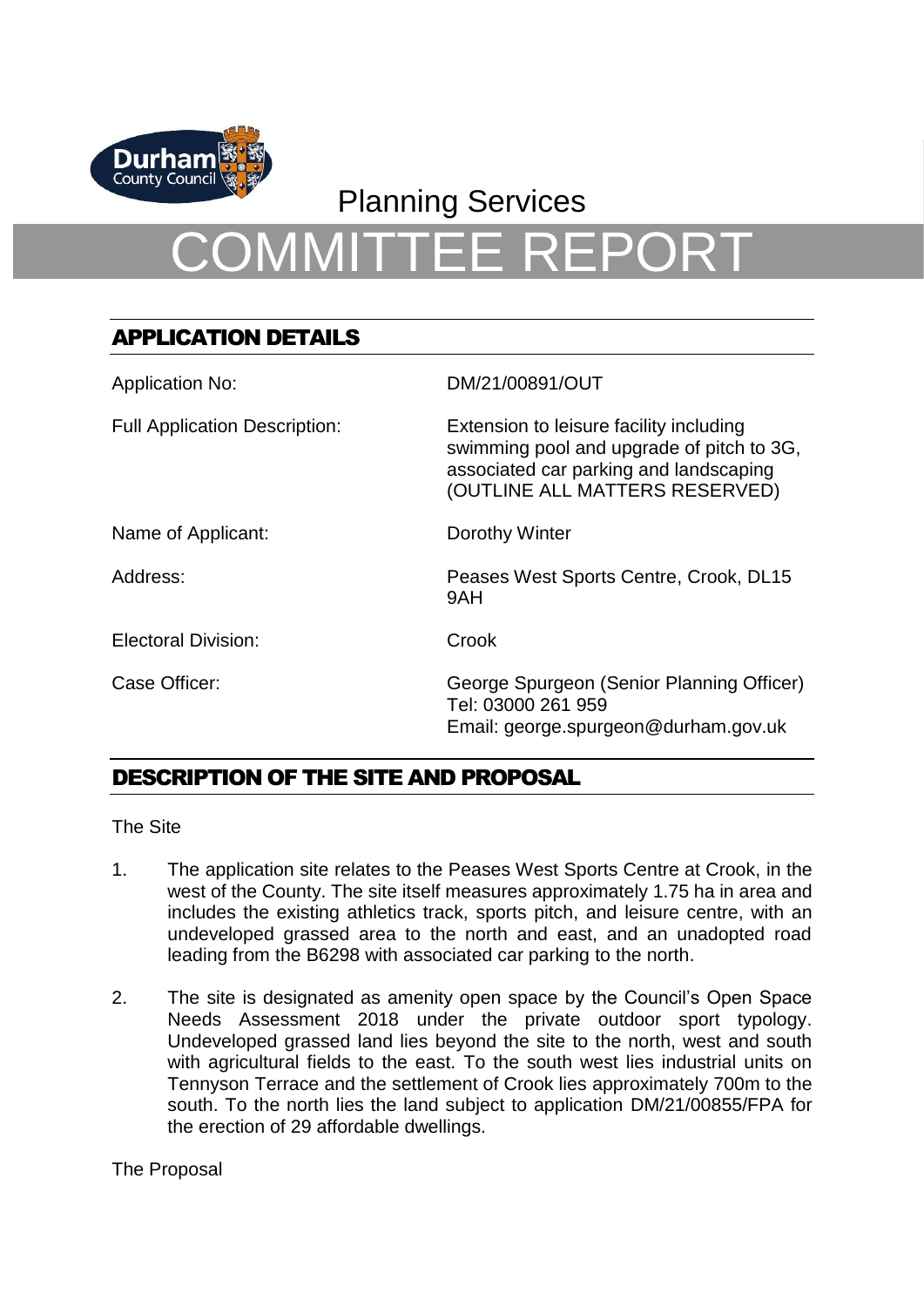- 3. The application seeks outline planning permission with all matters reserved for the erection of a leisure facility building extending from the existing Crook Community Leisure building. The facility would comprise a swimming pool with changing rooms, a multi-purpose hall, and a café. The hall is proposed to operate as a function room for training and education purposes as well as being able to be hired as a wedding venue. The existing sports pitch to the centre of the athletics track is proposed to be upgraded to a 3G pitch with floodlighting, to be used for hockey, rugby and football. The existing parking area would be extended to the east and the south beyond the existing mesh fencing, resulting in an increase from around 25 to 103 spaces.
- 4. The application is being reported to planning committee in accordance with the Council's Scheme of Delegation as it constitutes major development.

## PLANNING HISTORY

5. Several applications relating to this site have been previously approved to facilitate minor extensions and alterations to the buildings on site.

## PLANNING POLICY

## **National Policy**

- 6. A revised National Planning Policy Framework (NPPF) was published in July 2018 (with updates since). The overriding message continues to be that new development that is sustainable should go ahead without delay. It defines the role of planning in achieving sustainable development under three overarching objectives – economic, social and environmental, which are interdependent and need to be pursued in mutually supportive ways.
- 7. NPPF Part 2 Achieving Sustainable Development The purpose of the planning system is to contribute to the achievement of sustainable development and therefore at the heart of the NPPF is a presumption in favour of sustainable development. It defines the role of planning in achieving sustainable development under three overarching objectives - economic, social and environmental, which are interdependent and need to be pursued in mutually supportive ways. The application of the presumption in favour of sustainable development for plan-making and decision-taking is outlined.
- 8. NPPF Part 4 Decision-making Local planning authorities should approach decisions on proposed development in a positive and creative way. They should use the full range of planning tools available, including brownfield registers and permission in principle, and work proactively with applicants to secure developments that will improve the economic, social and environmental conditions of the area. Decision-makers at every level should seek to approve applications for sustainable development where possible.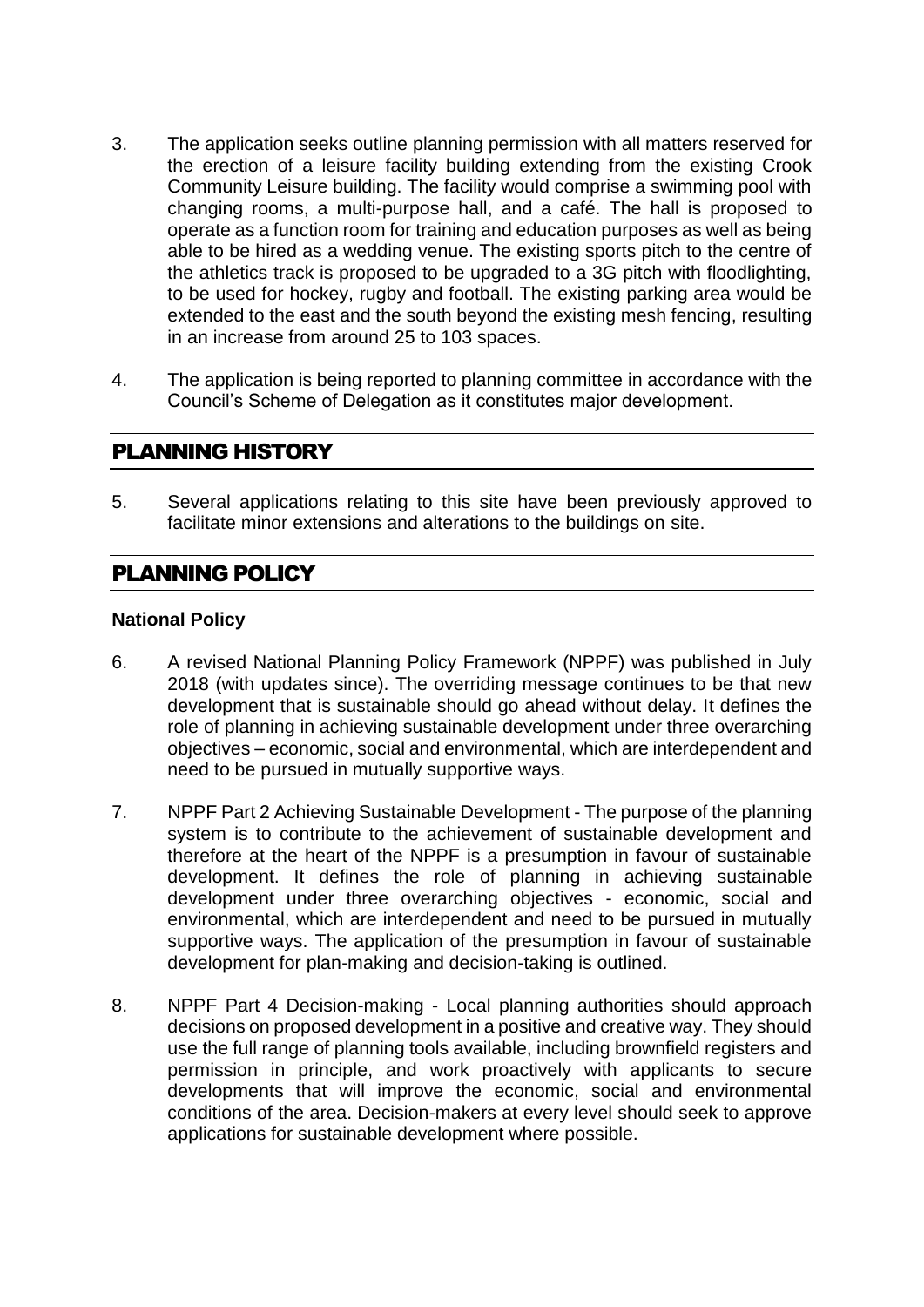- 9. NPPF Part 6 Building a Strong, Competitive Economy The Government is committed to securing economic growth in order to create jobs and prosperity, building on the country's inherent strengths, and to meeting the twin challenges of global competition and a low carbon future.
- 10. NPPF Part 8 Promoting Healthy and Safe Communities The planning system can play an important role in facilitating social interaction and creating healthy, inclusive communities. Developments should be safe and accessible; Local Planning Authorities should plan positively for the provision and use of shared space and community facilities. An integrated approach to considering the location of housing, economic uses and services should be adopted.
- 11. NPPF Part 9 Promoting Sustainable Transport Encouragement should be given to solutions which support reductions in greenhouse gas emissions and reduce congestion. Developments that generate significant movement should be located where the need to travel will be minimised and the use of sustainable transport modes maximised.
- 12. NPPF Part 12 Achieving Well-Designed Places The Government attaches great importance to the design of the built environment, with good design a key aspect of sustainable development, indivisible from good planning.
- 13. NPPF Part 14 Meeting the Challenge of Climate Change, Flooding and Coastal Change - The planning system should support the transition to a low carbon future in a changing climate, taking full account of flood risk and coastal change. It should help to: shape places in ways that contribute to radical reductions in greenhouse gas emissions, minimise vulnerability and improve resilience; encourage the reuse of existing resources, including the conversion of existing buildings; and support renewable and low carbon energy and associated infrastructure.
- 14. NPPF Part 15 Conserving and Enhancing the Natural Environment Conserving and enhancing the natural environment. The Planning System should contribute to and enhance the natural and local environment by protecting and enhancing valued landscapes, geological conservation interests, recognising the wider benefits of ecosystems, minimising the impacts on biodiversity, preventing both new and existing development from contributing to or being put at unacceptable risk from Page 73 pollution and land stability and remediating contaminated or other degraded land where appropriate.

<https://www.gov.uk/guidance/national-planning-policy-framework>

## **National Planning Practice Guidance:**

15. The Government has consolidated a number of planning practice guidance notes, circulars and other guidance documents into a single Planning Practice Guidance Suite. This document provides planning guidance on a wide range of matters. Of particular relevance to this application is the practice guidance with regards to; air quality; historic environment; design process and tools;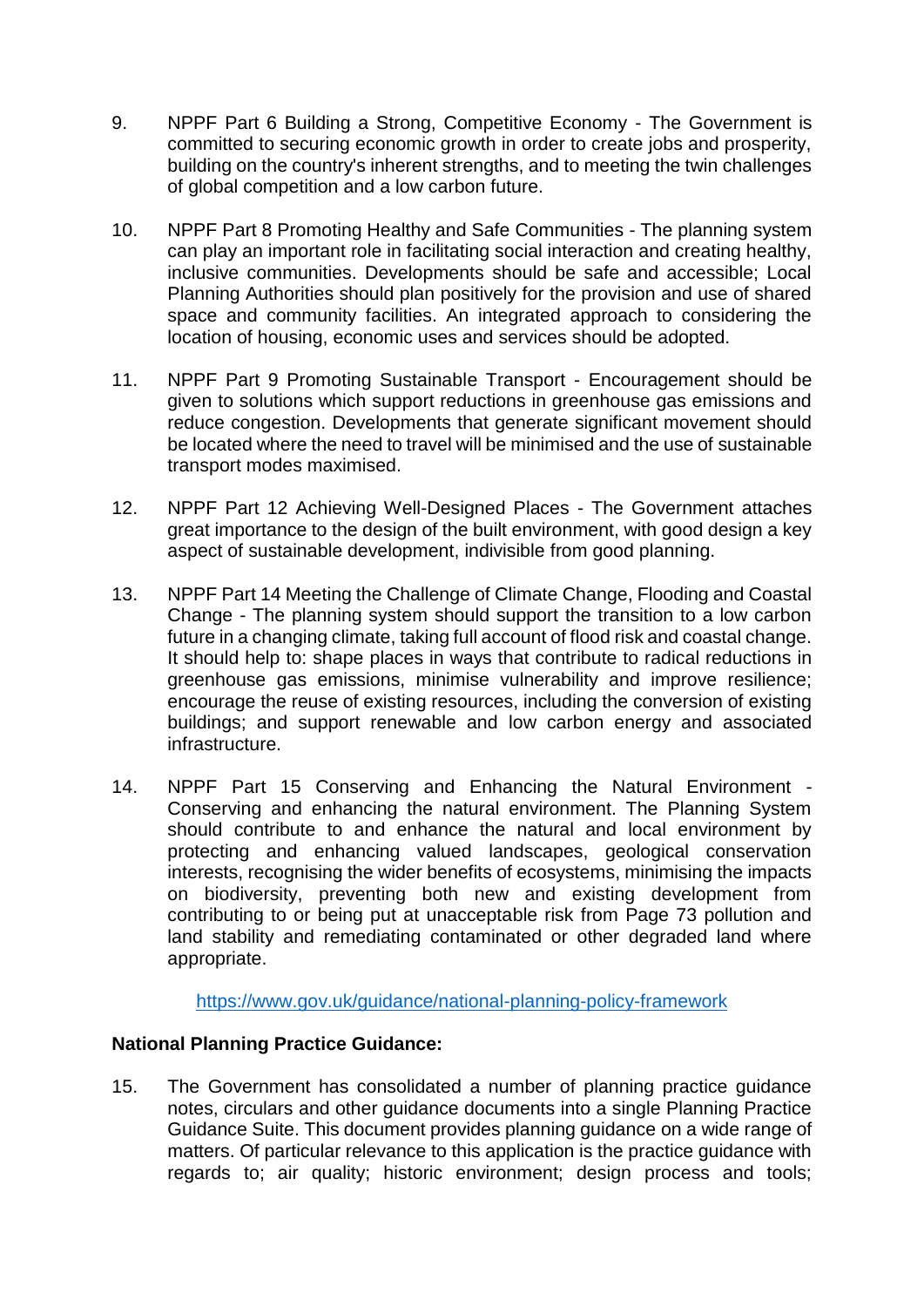determining a planning application; flood risk; healthy and safe communities; land affected by contamination; housing and economic development needs assessments; housing and economic land availability assessment; light pollution; natural environment; noise; public rights of way and local green space; planning obligations; use of planning conditions; and; water supply, wastewater and water quality.

<https://www.gov.uk/government/collections/planning-practice-guidance>

## **Local Plan Policy:**

The County Durham Plan (CDP)

- 16. *Policy 6 (Development on Unallocated Sites)* states the development on sites not allocated in the Plan or Neighbourhood Plan, but which are either within the built-up area or outside the built up area but well related to a settlement will be permitted provided it: is compatible with use on adjacent land; does not result in coalescence with neighbouring settlements; does not result in loss of land of recreational, ecological, or heritage value; is appropriate in scale, design etc to character of the settlement; it is not prejudicial to highway safety; provides access to sustainable modes of transport; retains the settlement's valued facilities; considers climate change implications; makes use of previously developed land and reflects priorities for urban regeneration.
- 17. *Policy 10 (Development in the Countryside)* states that development will not be permitted unless allowed for by specific policies in the Plan or Neighbourhood Plan or unless it relates to exceptions for development necessary to support economic development, infrastructure development or development of existing buildings. The policy further sets out 9 General Design Principles for all development in the Countryside.
- 18. *Policy 21 (Delivering Sustainable Transport)* requires all development to deliver sustainable transport by: delivering, accommodating and facilitating investment in sustainable modes of transport; providing appropriate, well designed, permeable and direct routes for all modes of transport; ensuring that any vehicular traffic generated by new development can be safely accommodated; creating new or improvements to existing routes and assessing potential increase in risk resulting from new development in vicinity of level crossings. Development should have regard to Parking and Accessibility Supplementary Planning Document.
- 19. *Policy 26 (Green Infrastructure)* states that development will be expected to maintain and protect, and where appropriate improve, the County's green infrastructure network. Advice is provided on the circumstances in which existing green infrastructure may be lost to development, the requirements of new provision within development proposals and advice in regard to public rights of way.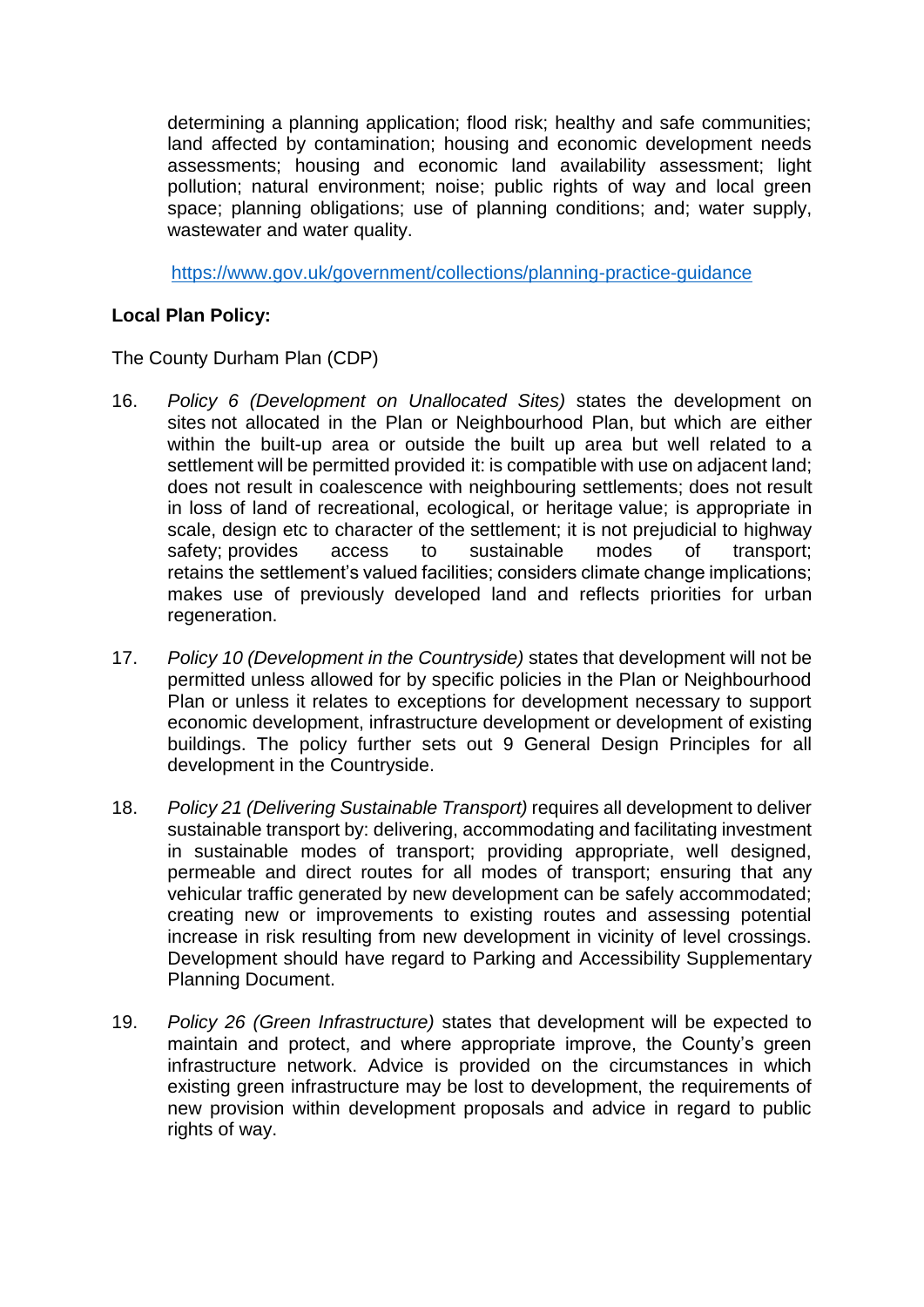- 20. *Policy 29 (Sustainable Design)* requires all development proposals to achieve well designed buildings and places having regard to SPD advice and sets out 18 elements for development to be considered acceptable, including: making positive contribution to areas character, identity etc.; adaptable buildings; minimising greenhouse gas emissions and use of nonrenewable resources; providing high standards of amenity and privacy; contributing to healthy neighbourhoods; and suitable landscape proposals.
- 21. Policy 29 also required major developments to appropriately consider the public realm in terms of roads, paths, open spaces, landscaping, access and connectivity, natural surveillance, suitable private and communal amenity space that is well defined, defensible and designed to the needs of its users. All new development to achieve BREEAM minimum rating of 'very good'.
- 22. *Policy 31 (Amenity and Pollution)* sets out that development will be permitted where it can be demonstrated that there will be no unacceptable impact, either individually or cumulatively, on health, living or working conditions or the natural environment and that they can be integrated effectively with any existing business and community facilities. Development will not be permitted where inappropriate odours, noise, vibration and other sources of pollution cannot be suitably mitigated against, as well as where light pollution is not suitably minimised. Permission will not be granted for sensitive land uses near to potentially polluting development. Similarly, potentially polluting development will not be permitted near sensitive uses unless the effects can be mitigated.
- 23. *Policy 32 (Despoiled, Degraded, Derelict, Contaminated and Unstable Land)* requires that where development involves such land, any necessary mitigation measures to make the site safe for local communities and the environment are undertaken prior to the construction or occupation of the proposed development and that all necessary assessments are undertaken by a suitably qualified person.
- 24. *Policy 35 (Water Management)* requires all development proposals to consider the effect of the proposed development on flood risk, both on-site and off-site, commensurate with the scale and impact of the development and taking into account the predicted impacts of climate change for the lifetime of the proposal. All new development must ensure there is no net increase in surface water runoff for the lifetime of the development. Amongst its advice, the policy advocates the use of SuDS and aims to protect the quality of water.
- 25. *Policy 36 (Water Infrastructure)* advocates a hierarchy of drainage options for the disposal of foul water. Applications involving the use of non-mains methods of drainage will not be permitted in areas where public sewerage exists. New sewage and wastewater infrastructure will be approved unless the adverse impacts outweigh the benefits of the infrastructure. Proposals seeking to mitigate flooding in appropriate locations will be permitted though flood defence infrastructure will only be permitted where it is demonstrated as being the most sustainable response to the flood threat.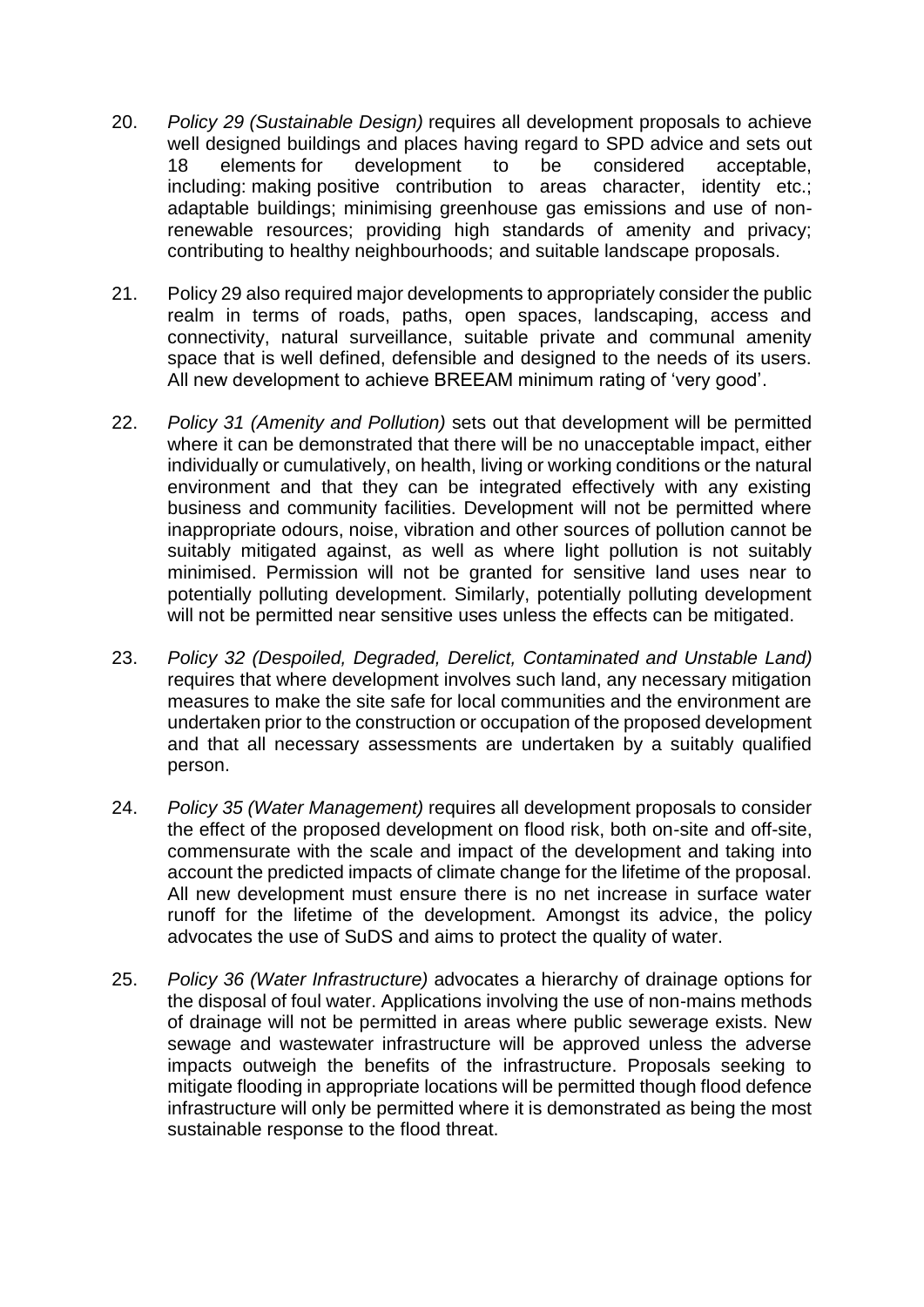- 26. *Policy 39 (Landscape)* states that proposals for new development will only be permitted where they would not cause unacceptable harm to the character, quality or distinctiveness of the landscape, or to important features or views. Proposals are expected to incorporate appropriate mitigation measures where adverse impacts occur. Development affecting Areas of Higher landscape Value will only be permitted where it conserves and enhances the special qualities, unless the benefits of the development clearly outweigh its impacts
- 27. *Policy 40 (Trees, Woodlands and Hedges)* states that proposals for new development will not be permitted that would result in the loss of, or damage to, trees, hedges or woodland of high landscape, amenity or biodiversity value unless the benefits of the scheme clearly outweigh the harm. Proposals for new development will be expected to retain existing trees and hedges or provide suitable replacement planting. The loss or deterioration of ancient woodland will require wholly exceptional reasons and appropriate compensation.
- 28. *Policy 41 (Biodiversity and Geodiversity)* states that proposal for new development will not be permitted if significant harm to biodiversity or geodiversity resulting from the development cannot be avoided, or appropriately mitigated, or as a last resort, compensated for.
- 29. *Policy 43 (Protected Species and Nationally and Locally Protected Sites)* development proposals that would adversely impact upon nationally protected sites will only be permitted where the benefits clearly outweigh the impacts whilst adverse impacts upon locally designated sites will only be permitted where the benefits outweigh the adverse impacts. Appropriate mitigation or, as a last resort, compensation must be provided where adverse impacts are expected. In relation to protected species and their habitats, all development likely to have an adverse impact on the species' abilities to survive and maintain their distribution will not be permitted unless appropriate mitigation is provided or the proposal meets licensing criteria in relation to European protected species.
- 30. Residential Amenity Standards SPD (2020 Adopted version) Provides guidance on the space/amenity standards that would normally be expected where new dwellings are proposed.

<https://www.durham.gov.uk/cdp>

## **Neighbourhood Plan:**

31. The application site is not located within an area where there is a Neighbourhood Plan to which regard is to be had.

## CONSULTATION AND PUBLICITY RESPONSES

**Statutory Consultee Responses:**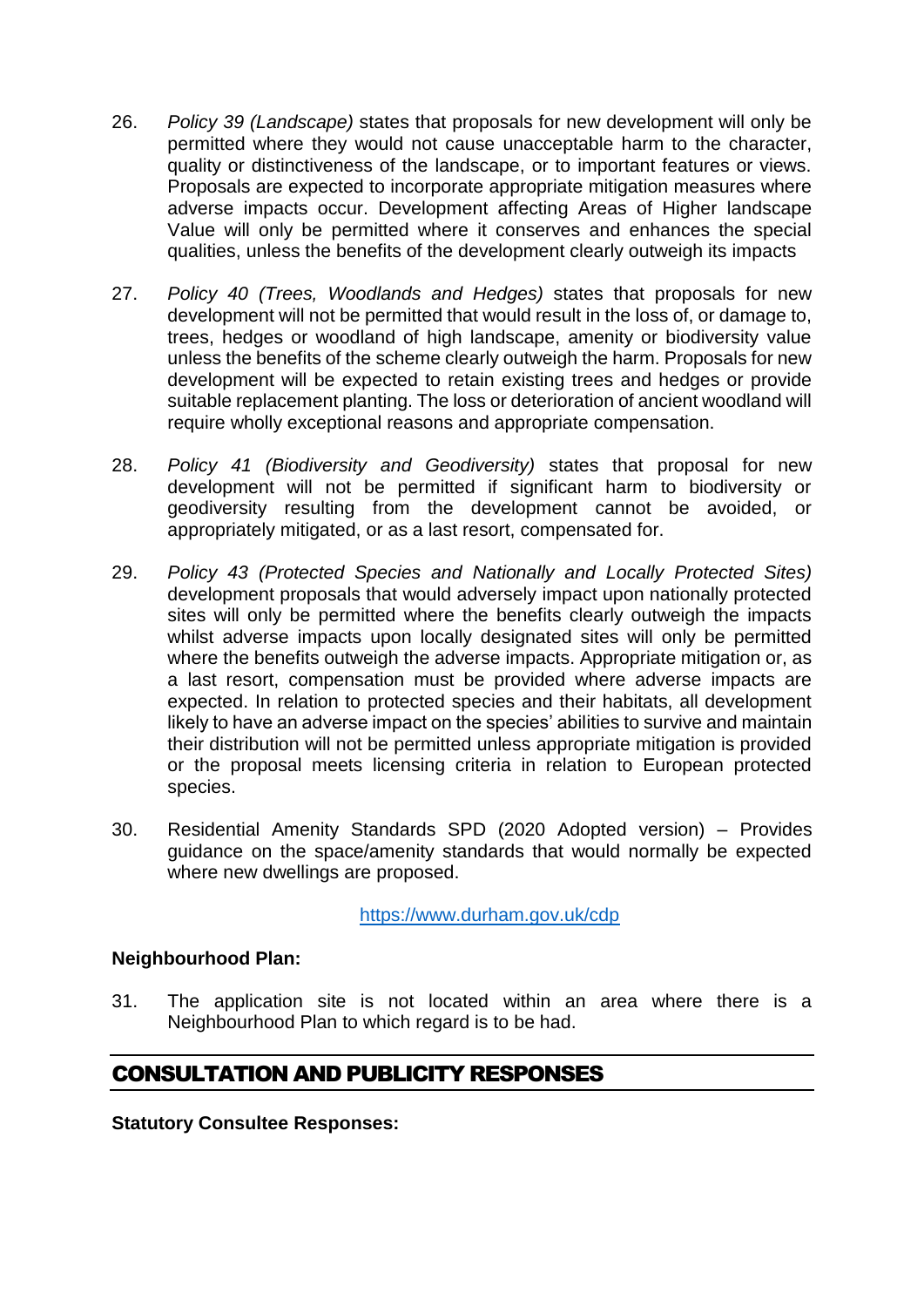- 32. *Sport England* Objects to the application advising that the artificial grass pitch is not considered to accord with any of the exceptions to Sport England's Playing Fields Policy or with Paragraph 97 of the NPPF. It is recommended that that should the local planning authority be minded to grant planning permission for the proposal contrary to Sport England's objection, then in accordance with The Town and Country Planning (Consultation) (England) Direction 2009, the application should be referred to the Secretary of State, via the National Planning Casework Unit.
- 33. *The Coal Authority* Confirm that parts of the application site fall within the defined Development High Risk Area, lying within areas of recorded shallow coal mining. Request a condition requiring a scheme of intrusive site investigations prior to the commencement of development and confirmation that the remediation works have taken place prior to the occupation of the development.
- 34. *Lead Local Flood Authority* Advises that the proposal complies with National Standards and Council's policies in providing sustainable surface water management solutions and ensuring the prevention of flood risk to and from the proposed development. Recommends conditions to secure adherence to the submitted Drainage Strategy and to secure hydraulic design calculations and construction of SuDS features
- 35. *Highways Authority* Comments that the submitted Transport Statement demonstrates a material increase (circa 500%) in peak period vehicular traffic arising from the proposal. Advises that part of the adopted highway to the south of the site access junction is already enclosed by fencing and subject to trees which combine to prejudice sight visibility. In order to address this the fencing should be moved further back to the rear of the public highway extent. Parking provision is proposed to increase from circa 25 spaces to 103 and cycle and EV parking provision can be secured via suitably worded conditions.
- 36. *Crook Parish Council* No response received.

## **Non-Statutory Responses:**

37. *Spatial Policy –* In respect of the proposed 3G Artificial Grass Pitch, consider that as there are full size floodlit 3G AGP facilities at Willington Parkside (2.5 miles away), Bishop Auckland St Johns RCVA (5.5 miles away), King James Academy (5 miles away) and Meadowfield Leisure Centre (5.6 miles away) this area is not an identified priority for AGP investment within either the Playing Pitch Strategy (approved by Cabinet on the 17<sup>th</sup> November 2021) or Local Football Facilities Plan. Consider that the proposed AGP does not accord with any of the exceptions to Sport England's Playing Fields Policy or with NPPF Paragraph 97. Advise that given that this proposal would not attract support or funding from the Football Foundation or Durham County FA it is unclear how the costs for installation and upkeep of the AGP would be met. Endorse Sport England's objection to the Artificial Grass Pitch.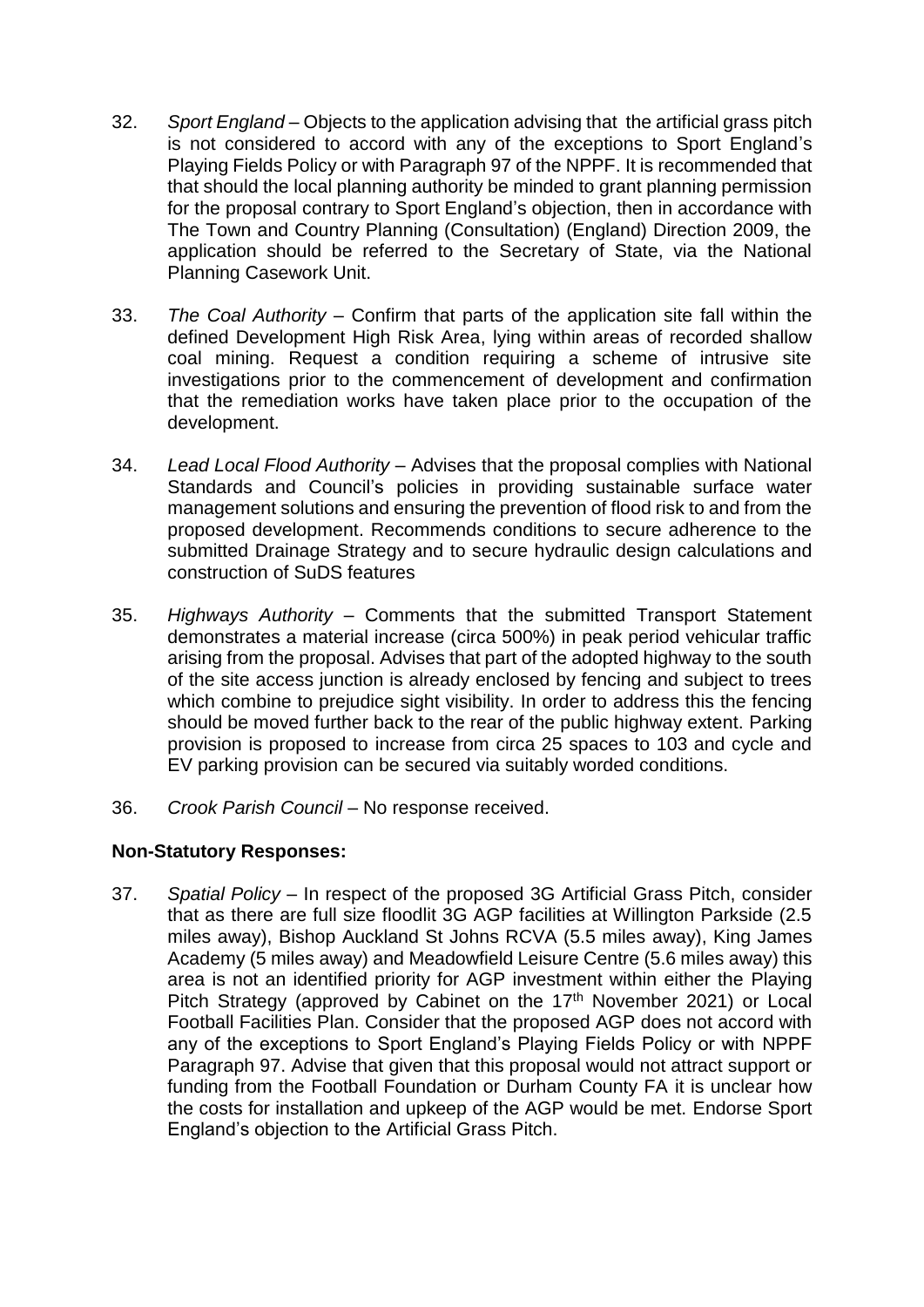- 38. *Culture, Sport and Tourism Team* Advise that as the site is a single pitch site and not attached to a school it is unlikely to attract funding from the Football Foundation who are the major match funder of AGP's. Endorse the conclusions reached by Sport England.
- 39. *Ecology* Notes that the existing bat boxes which formed the mitigation for the previous bat license would be impacted on by the proposals and that further assessment of the use of the boxes by bats has therefore been recommended by the ecological consultant. Advises that this will be required prior to determination of the application.
- 40. *Landscaping* Notes that the proposals would result in a loss of trees and an increase in built form and associated infrastructure, with potential visual impacts on the night-time scene through associated site lighting. Considers that these visual impacts would not be harmful and that a landscape scheme should be provided as part of a reserved matters application to adequately compensate for tree loss and screen areas of car parking.
- 41. *Tree Officer* Concurs with the conclusions of the Arboricultural Impact Assessment which identifies the need to remove 15 no. trees and one tree group to facilitate the proposals, with the remaining 13 no. trees and two tree groups capable of being retained.
- 42. *Design and Conservation* Considers the indicative site layout and indicative massing model for the new built elements to be acceptable, with all design matters to be appropriately resolved at reserved matters stage.
- 43. *Environmental Health Nuisance* Recommends conditions to secure details of a noise management scheme in relation to noise generated by users of the sports pitch; details of external lighting; and a schematic plan showing the position of fixed plant and machinery associated with the swimming pool and sports centre.
- 44. *Environmental Health Air Quality* Considers that the proposals would not result in a significant effect and so a detailed assessment of air quality impacts is not required. Further details of energy plant to be required at the reserved matters stage to ensure the proposal does not adversely affect the proposed adjacent dwellings and existing dwellings in the vicinity. Dust Management Plan to be required as part of a Construction Management Plan.
- 45. *Environmental Health Contamination* –Advise that as the report is a number of years old confirmation that there have not been significant changes on the site is required along with a conceptual site model specific to the proposed development. Recommends a condition to secure a Phase 2 Report.
- 46. *PRoW Section* Comments that there are no recorded public rights of way close to this site, however an unregistered route exists alongside this site on DCC land that should be retained and remain unaffected by development. Enhancements to this route with provisions of access to the leisure facilities could provide sustainable access from Crook Town centre.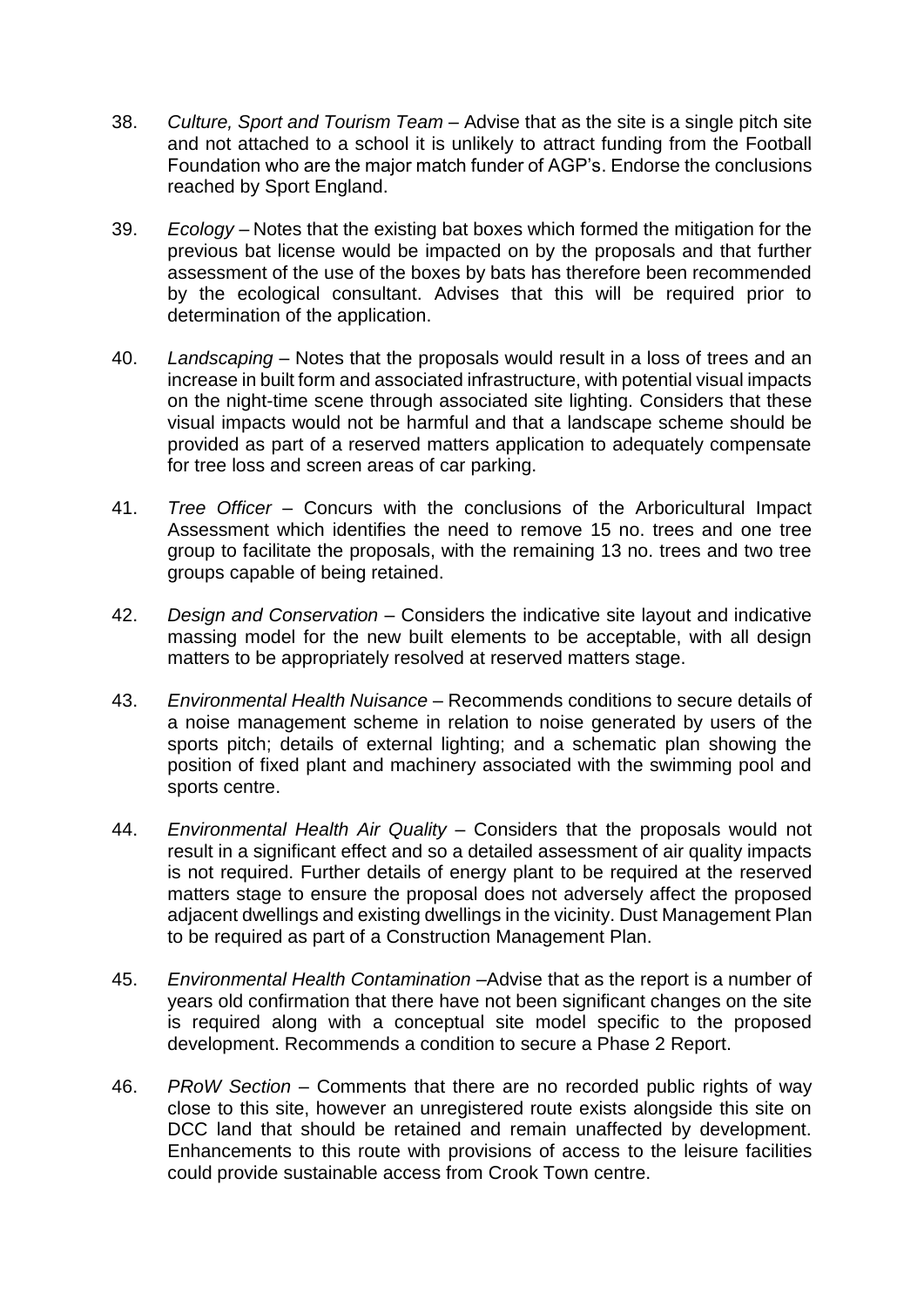- 47. *Sustainable Travel* Recommend a condition to secure details of a Travel Plan.
- 48. *Archaeology* Raise no objections.

## **External Responses:**

49. *Northumbrian Water Ltd* – Seek clarification as to how the applicant intends to connect the swimming pool to the public sewer and what the proposed rate of backwash will be for its maintenance. Request a condition to secure details of a scheme for the disposal of foul water.

## **Public Responses:**

- 50. The application has been advertised by way of a site notice, press notice and individual notification letters sent to neighbouring properties.
- 51. 19 letters of support have been received: supporting the provision of a new swimming pool and its associated health, fitness and safety benefits; noting the lack of availability of 3G pitches with grass pitches having limited use, with the grass pitch at Peases West receiving an FA report outlining that it was not suitable for children to play on and requiring significant investment to upgrade and run; there is enough footfall in Crook to ensure the proposed facilities are successful.
- 52. One letter of objection received raising concerns over the replacement of grassland with plastic which is not suitable for the intended use; questions whether there is a demand for lane swimming; the distance of the site from the main residential part of Crook with limited public transport; the development has not been designed to BREEAM standards; and over the common nature of the letters of support.

## **Applicants Statement:**

- 53. Crook Community Leisure (CCL) is a company with charitable status. None of the Trustees are paid or receive expenses, all income is invested in the Charity. Many of the outside facilities are free for the community to use e.g., "get on your bike", couch to 5k, walking and running around the track.
	- In 2013 CCL overwhelmingly won a public vote of £500,000 to bring Leisure Facilities back to Crook. The purpose-built facilities opened in July 2017.
	- When CCL was successful in the bid for £500,000 to build the leisure facilities it talked about a 3-stage approach with additional function rooms and a swimming pool being the final stage. The public vote demonstrated local commitment for the proposals within the 3 Towns Area being Crook, Willington and Tow Law and surrounding villages.
	- Within Crook and Stanley Crook 2 grass football pitches owned by DCC have been abandoned, Greenhead and Wooley Terrace Stanley Crook. The teams who formerly used these pitches have had to find other facilities.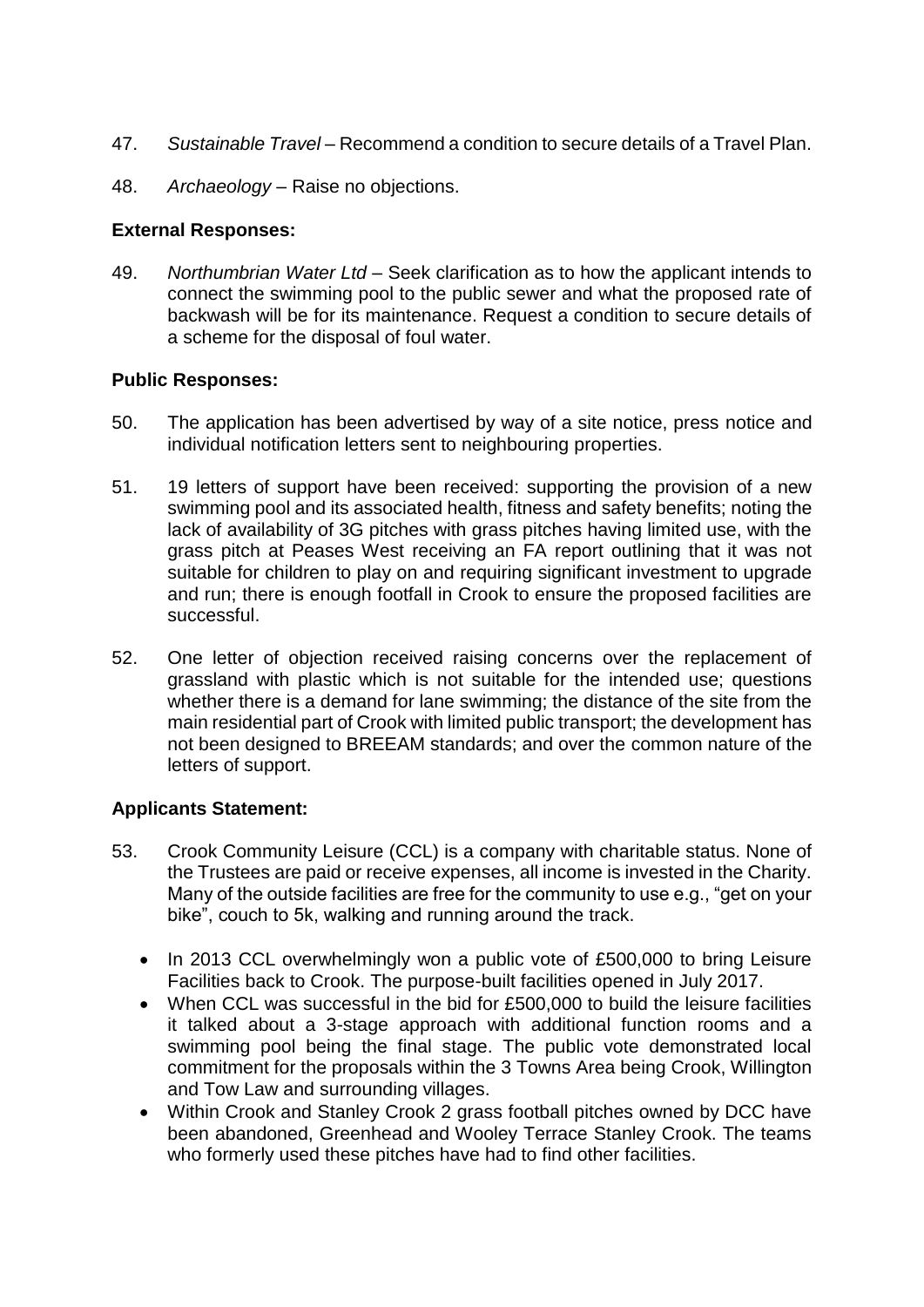- The FA pitch report that was commissioned in 2018 identified there were serious problems with the pitch that needed extensive maintenance. In the conclusions and recommendations, it was stated "….in need of extensive work to bring it up to a suitable standard for junior football". It is recommended that only 2 adults football teams use the pitch.
- The 3G facilities at Parkside are always fully booked and there is a need for the additional facilities.
- The bat boxes will be installed.
- Additional parking will be available.
- The additional facilities are badly needed and will provide support to the community especially given the levels of anti-social behaviour in the area.
- Initially no mention of Crook was made in the Leisure Transformation Report and no indication of DCC working with Parrish or, Town Councils or Charity and Community Groups. In November 2020 DCC commenced consultation on the DCC Leisure Transformation proposals.
- In November 2020, the Portfolio Holder for Economic Regeneration provided a letter of support for the extension of the leisure facilities at Peases West at CCL.
- Following the consultation and as a direct result of feedback from residents in Crook, in March 2021 the Council's investment in leisure facilities report was revised and identified as follows…. "*The Council's investment in leisure facilities is a vital part of the health and wellbeing offer across the county, it is important however to note that the Council's leisure facilities are a component of a wider infrastructure that includes cycling, walking, playing pitches and wider sports and community facilities. It is also important to note that not all of the leisure offer comes from the Council. For example, in Crook; Crook Community Leisure Centre has successfully provided a high standard of community facility, comprising a fitness and outdoor sporting offer. The Council continues to work to enable communities like Crook to develop leisure, sport and wellbeing activities and facilities to meet local aspirations. The Council will develop an integrated leisure strategy in 2021 to be delivered thereafter. The approach will draw together the varied offer for leisure, including active travel cycling and walking, parks and playing pitches."*
- CCL was specifically referred to in [https://www.durham.gov.uk/media/34868/Town-Investment-](https://www.durham.gov.uk/media/34868/Town-Investment-Plan/pdf/TownsAndVillagesProgrammesInvestmentPlan.pdf?m=637505622947500000)[Plan/pdf/TownsAndVillagesProgrammesInvestmentPlan.pdf?m=63750562294](https://www.durham.gov.uk/media/34868/Town-Investment-Plan/pdf/TownsAndVillagesProgrammesInvestmentPlan.pdf?m=637505622947500000) [7500000](https://www.durham.gov.uk/media/34868/Town-Investment-Plan/pdf/TownsAndVillagesProgrammesInvestmentPlan.pdf?m=637505622947500000)
- The current gym membership is reaching capacity. The Friends Together Group needs a larger room as it has had to restrict numbers on a Thursday & operate on a Monday as well.
- CCL has secured financial support "in principle" from
- North Star Ventures and Unity Bank to move forward with the proposals. CCL are applying for grant funding from several organisations who have indicated interest upon outline planning permission being granted. Money from the affordable housing development will be invested in the additional facilities

## PLANNING CONSIDERATION AND ASSESSMENT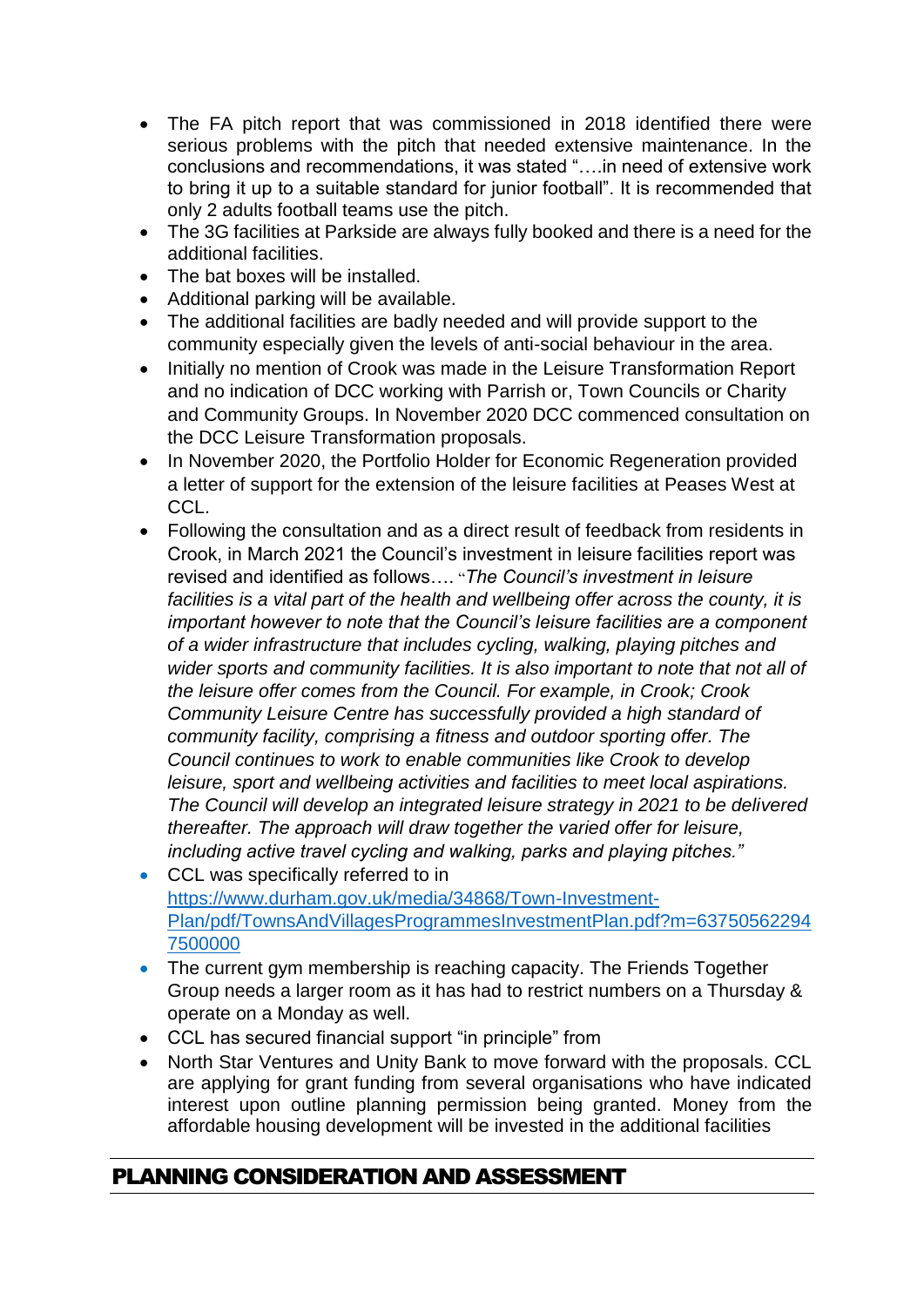54. Having regard to the requirements of Section 38(6) of the Planning and Compulsory Purchase Act 2004 the relevant Development Plan policies, relevant guidance and all other material planning considerations, including representations received, it is considered that the main planning issues relate to the Principle of Development, Impact upon Open Space / Playing Field, Locational Sustainability, Highway Safety, Visual Impact, Residential Amenity, Flooding/Drainage, Ecology, Ground Conditions, and Sustainability.

#### Principle of Development

- 55. Planning law requires that applications for planning permission must be determined in accordance with the development plan unless material considerations indicate otherwise. The NPPF is a material planning consideration. The County Durham Plan (CDP) is the statutory development plan and the starting point for determining applications as set out in the Planning Act and reinforced at Paragraph 12 of the NPPF. The CDP was adopted in October 2020 and provides the policy framework for the County up until 2035 and is therefore considered up to date.
- 56. Paragraph 11c of the NPPF requires applications for development proposals that accord with an up to date development plan to be approved without delay. Paragraph 12 of the NPPF states that where a planning application conflicts with an up-to-date development plan (including any neighbourhood plans that form part of the development plan), permission should not usually be granted. Local planning authorities may take decisions that depart from an up-to-date development plan, but only if material considerations in a particular case indicate that the plan should not be followed.
- 57. CDP Policy 6 sets out that the development of sites which are not allocated in the Plan which are either (i) in the built up area; or (ii) outside the built up area but well related to a settlement will be permitted provided the proposal accords with all relevant development plan policies and:
	- a. is compatible with, and is not prejudicial to, any existing, allocated or permitted use of adjacent land;
	- b. does not contribute to coalescence with neighbouring settlements, would not result in ribbon development, or inappropriate backland development;
	- c. does not result in the loss of open land that has recreational, ecological or heritage value, or contributes to the character of the locality which cannot be adequately mitigated or compensated for;
	- d. is appropriate in terms of scale, design, layout, and location to the character, function, form and setting of, the settlement;
	- e. will not be prejudicial to highway safety or have a severe residual cumulative impact on network capacity;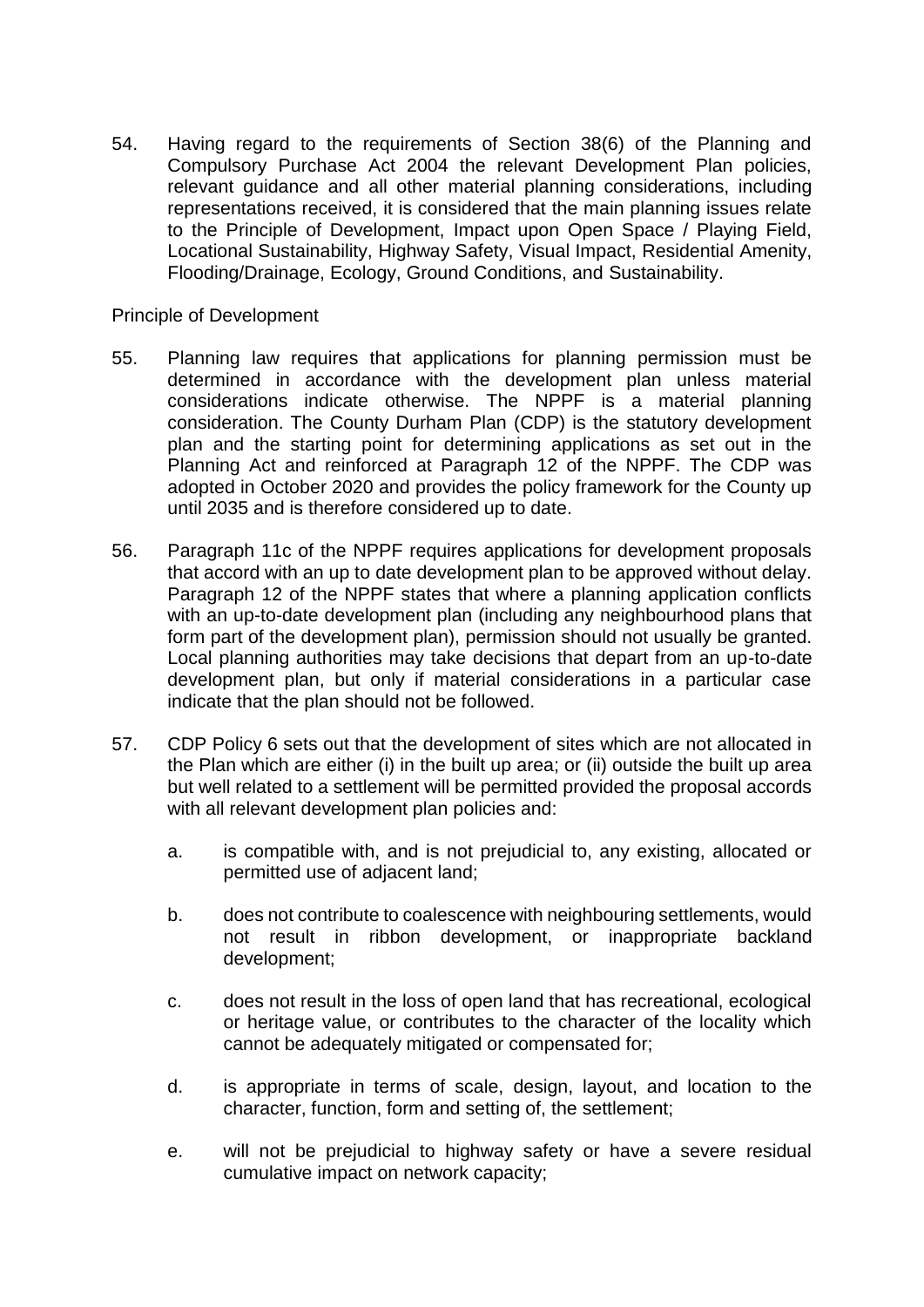- f. has good access by sustainable modes of transport to relevant services and facilities and reflects the size of the settlement and the level of service provision within that settlement;
- g. does not result in the loss of a settlement's or neighbourhood's valued facilities or services unless it has been demonstrated that they are no longer viable;
- h. minimises vulnerability and provides resilience to impacts arising from climate change, including but not limited to, flooding;
- i. where relevant, makes as much use as possible of previously developed (brownfield) land; and
- j. where appropriate, it reflects priorities for urban regeneration.
- 58. The County Durham Plan defines 'the built up area' as land contained within the main body of existing built development of a settlement or is within a settlement boundary defined in a Neighbourhood Plan. Areas falling outside this definition will be regarded as countryside. In this respect, the Crook Community Leisure site is in a detached position around 100m to the north of the existing built edge of Crook, on the opposite side of the B6298. As such it is not considered to be within or well related to the built up area and is located in the countryside in planning terms.
- 59. As the application site is located outside of the built-up area of Crook it is considered to be by definition in the countryside. CDP Policy 10 relates to development in the countryside and advises that development will not be permitted unless allowed for by specific policies in the Plan (including Policy 6) or where the proposal comprises an exception related to economic development, infrastructure development or the development of existing buildings. Part f) relates to the provision of new, or the enhancement of, existing community facilities and it is considered that the proposal can draw support in principle from this part of Policy 10. Consideration will be given to the general principles of development within the countryside set out by Policy 10 later in the report.

Impact upon Open Space / Playing Field

- 60. The site is identified as amenity open space by the Council's Open Space Needs Assessment 2018, under the private outdoor sport typology, and comprises an athletics track and grassed football pitch. The proposal consists of the erection of an angled extension to the existing sports facility building on the northern side of the running track and the installation of a 3G artificial grass pitch to the existing grass football pitch.
- 61. CDP Policy 26 only permits the loss of open space or harm to green infrastructure where the benefits of the development clearly outweigh the loss/harm and an assessment has been undertaken to demonstrate the open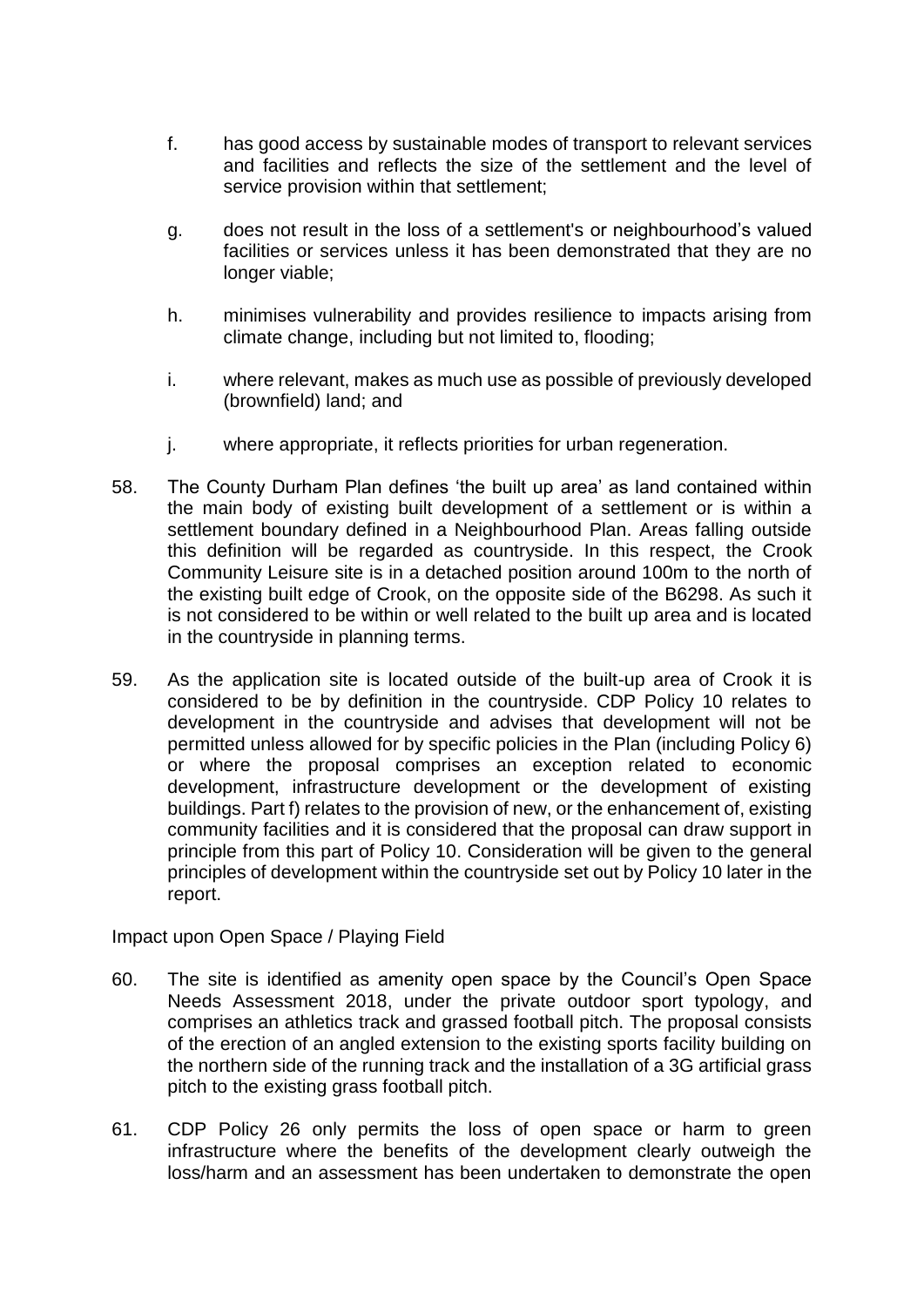space is surplus to requirements. Where open spaces are affected, proposals must incorporate suitable mitigation and make appropriate provision or equivalent or greater value in a suitable location. There should also be engagement with the local community.

- 62. NPPF Paragraph 98 advises that access to a network of high quality open spaces and opportunities for sport and physical activity is important for the health and well-being of communities, and can deliver wider benefits for nature and support efforts to address climate change. Planning policies should be based on robust and up-to-date assessments of the need for open space, sport and recreation facilities (including quantitative or qualitative deficits or surpluses) and opportunities for new provision. Information gained from the assessments should be used to determine what open space, sport and recreational provision is needed, which plans should then seek to accommodate.
- 63. Paragraph 99 goes on to advise that existing open space, sports and recreational buildings and land, including playing fields, should not be built on unless:

a) an assessment has been undertaken which has clearly shown the open space, buildings or land to be surplus to requirements; or

b) the loss resulting from the proposed development would be replaced by equivalent or better provision in terms of quantity and quality in a suitable location; or

c) the development is for alternative sports and recreational provision, the benefits of which clearly outweigh the loss of the current or former use.

- 64. Sport England have objected to the application on the grounds that the 3G artificial grass pitch (AGP) would lead to the loss of, or prejudice the use of, all/part of a playing field, with none of the five exceptions stated in its Playing Fields Policy applying. A playing field is defined as being the whole of a site which includes a playing pitch of 0.2ha or more. Peases West contains a Redgra all-weather athletics track with a football pitch within it, and therefore in policy terms the whole of the site falls within the playing field definition. The proposal is in outline with all matters reserved but seeks permission for the development of a swimming pool and an AGP. Indicative plans show that the AGP would be developed on the site of the grass pitch.
- 65. Sport England have commented that there is a presumption against development upon playing fields unless it is of a form covered by one (or more) of five exceptions set out in their playing field policy. Exception 5 covers built sports facilities (such as swimming pools and AGPs) and is the appropriate exception against which the proposal should be considered. For proposals to meet exception 5 the proposed development must be for an indoor or outdoor facility for sport, the provision of which would be of sufficient benefit to the development of sport as to outweigh the detriment caused by the loss, or prejudice to the use, of the area of playing field. Such proposals require a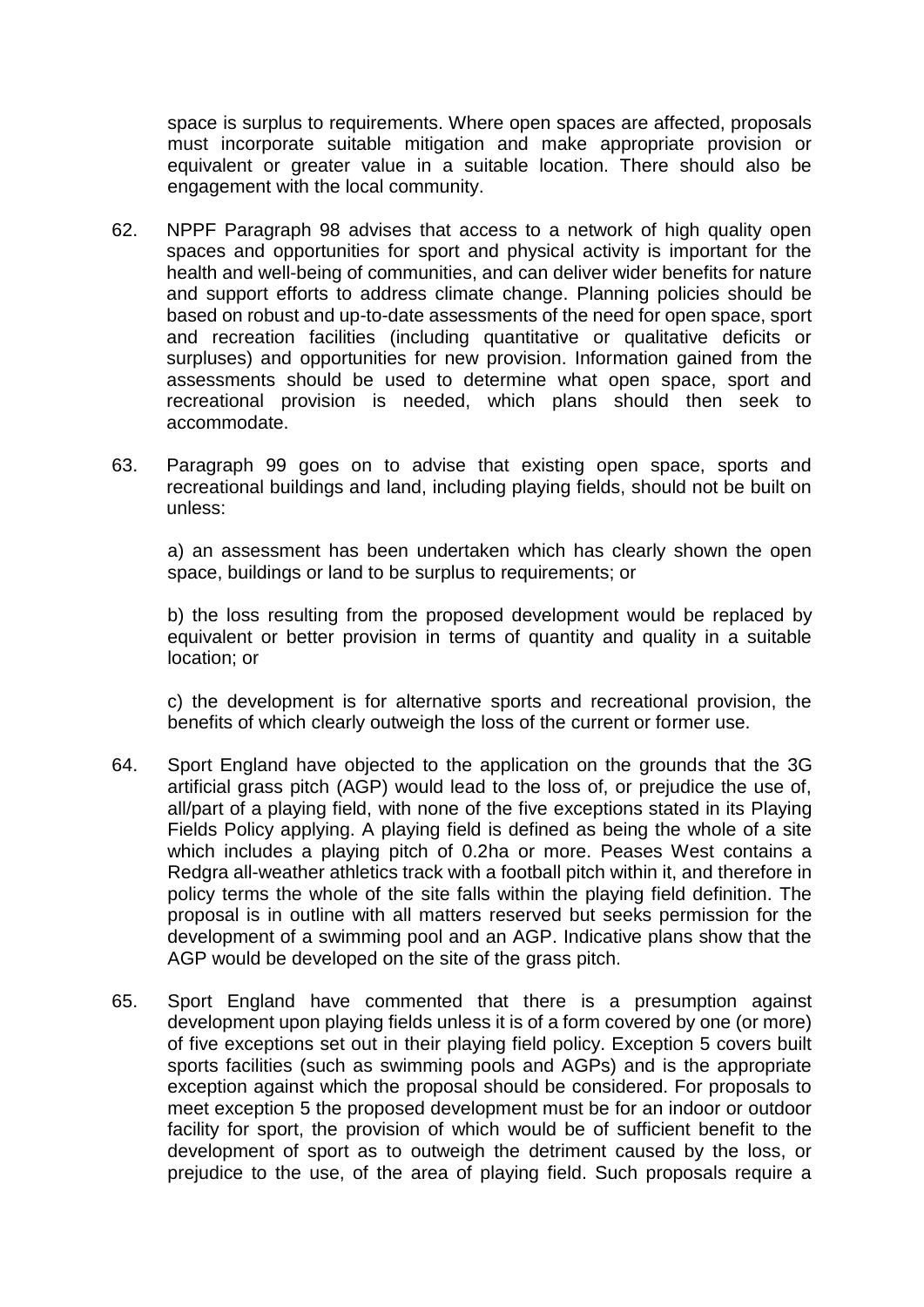careful assessment of the benefits they may secure against any detriment they may cause. In terms of the assessing the proposal's benefit to sport, Sport England considers matters such as whether the facility:

- Meets an identified local or strategic need, e.g. as set out in a local authority and/or a sports national governing body strategy (rather than duplicating existing provision);
- Secures sport-related benefits for the local community;
- Helps to meet identified sports development priorities;
- Complies with relevant Sport England and national governing bodies of sports design guidance;
- Improves the delivery of sport and physical education on school sites; and
- Is accessible by alternative transport modes to the car.
- 66. Alongside the benefit to sport, proposals will need to demonstrate that the loss of any area of playing field will not have an unacceptable impact on the current and potential playing pitch provision on the site. For example, it is unlikely that a loss would be acceptable if:
	- The proposed facility does not clearly meet an identified local or strategic need;
	- It would result in the main user (e.g. a school or a club) being unable to meet their own minimum requirements for playing pitches (the Department for Education provide area guidelines for playing fields at existing schools and academies)
	- Other users would be displaced without equivalent replacement provision;
	- It would materially reduce the capability and flexibility of the playing field to provide for a range of sports and playing pitches; or
	- The area of playing field is significant in meeting local or strategic sporting needs.
- 67. The AGP is to be located within the centre of the running track, in place of the grass pitch that is currently located there. The County Durham Playing Pitch Strategy (PPS) was completed in 2019 and has been formally adopted by the Council. The PPS splits the County into a number of sub-areas with Crook falling into the South Area. The PPS identifies that the grass pitch at Peases West is in poor quality and unavailable for community use until the Trust that operates the site invests money to improve the quality of the pitch. However, the Council's Culture, Sport and Tourism Team have advised that as a single pitch site and not attached to a school (for both curricular and community provision) it is unlikely to attract funding from the Football Foundation who are the major match funder of AGP's, albeit they have recently adopted a community and social outcomes approach to their funding rather than purely football related outcomes. Therefore, at this location Durham FA and the Football Foundation would currently favour priority being given to the maintenance and improvement of the existing grass pitch for community use. It should be noted that the Football Foundation has recently invested in the re-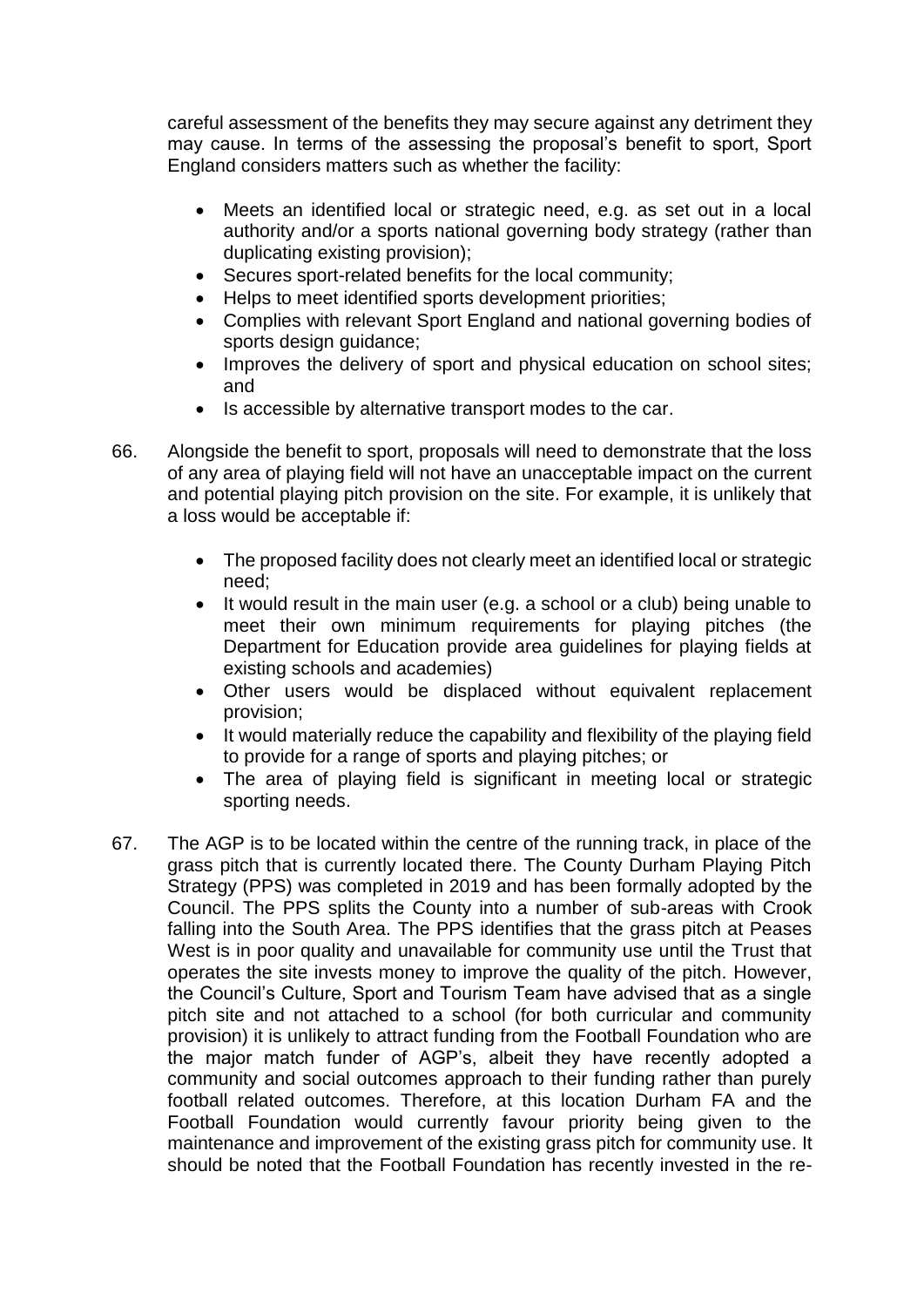surfacing of an AGP at Willington Parkside Academy (2.5 miles from Pease's West) to cater for current and future demand.

- 68. The PPS goes on the identify its preferred locations to address the shortfall in football 3G AGPs, relating to sites at Woodham Academy in Newton Aycliffe and Whitworth Park Academy or Daisy Fields in Spennymoor. These preferred locations were similarly reflected in the County Durham Local Football Facilities Plan (LFFP). Notwithstanding these two strategic documents, Sport England sought the advice of the Football Foundation on the proposed AGP, who responded that, *'we are not aware of the proposals or the aspirations for this site. It is not considered a priority project for the Football Foundation or Durham County FA. Local teams are currently using Parkside Academy 3G AGP (3.5 miles) as well as Meadowfield LC (6miles). We are also developing a potential project at Whitworth Academy (6 miles). Therefore, it would suggest that there will be sufficient 3G provision within the area to serve community football. The PPS highlighted an under supply of 1 3G AGP in Southern analysis area. Durham County FA are communicating with teams and educational establishments within the area to bring back into use grass pitches, where there is a documented undersupply for future demand. Based on the above we would not support the AGP proposal based on strategic need and the future impact on grass pitches. Priority should be to maintain and improve the grass pitches for community use.'*
- 69. Sport England advise that there is a careful balance to be struck between the provision of AGPs and their sustainability. Unlike grass pitches which (with rest over the summer months) naturally regenerate their quality and can (in theory) be routinely managed to last indefinitely. AGPs have a finite lifespan such that their surface and sub-base need to be replaced after 10-15 years use. The key to making AGP provision sustainable is to ensure there will be sufficient revenue-generating use to create a sinking fund to facilitate the surface and sub-base renewal. Consequently, Sport England consider that speculative proposals such as the current application risk the creation of a facility that is not sustainable in its own right, but also jeopardise the sustainability of existing AGPs in the proximity and emerging local proposals that are better justified. The Council's Sport & Leisure Team endorse the above, considering that overprovision of AGP's combined with demand limitations can affect the business plans and finances of existing facilities.
- 70. The applicant's aspiration that the proposed AGP could be used for rugby and hockey is noted. However, Crook is not home to a rugby club so such demand is considered speculative and is not a scenario that the Rugby Football Union (RFU) had envisaged in the PPS. The proposed AGP's surface (being long pile) would be unsuited to hockey as currently proposed.
- 71. Further information in the form of a business plan would be required to clarify who would use the new 3G pitch (in particular local sports teams etc), how often this would be, and what the charges would be for use of the pitch, to ensure there is a suitable target market identified to use the facility, it would be affordable to local clubs, and that it is overall a viable proposition. AGP are understood to cost £750k for their installation. There are also concerns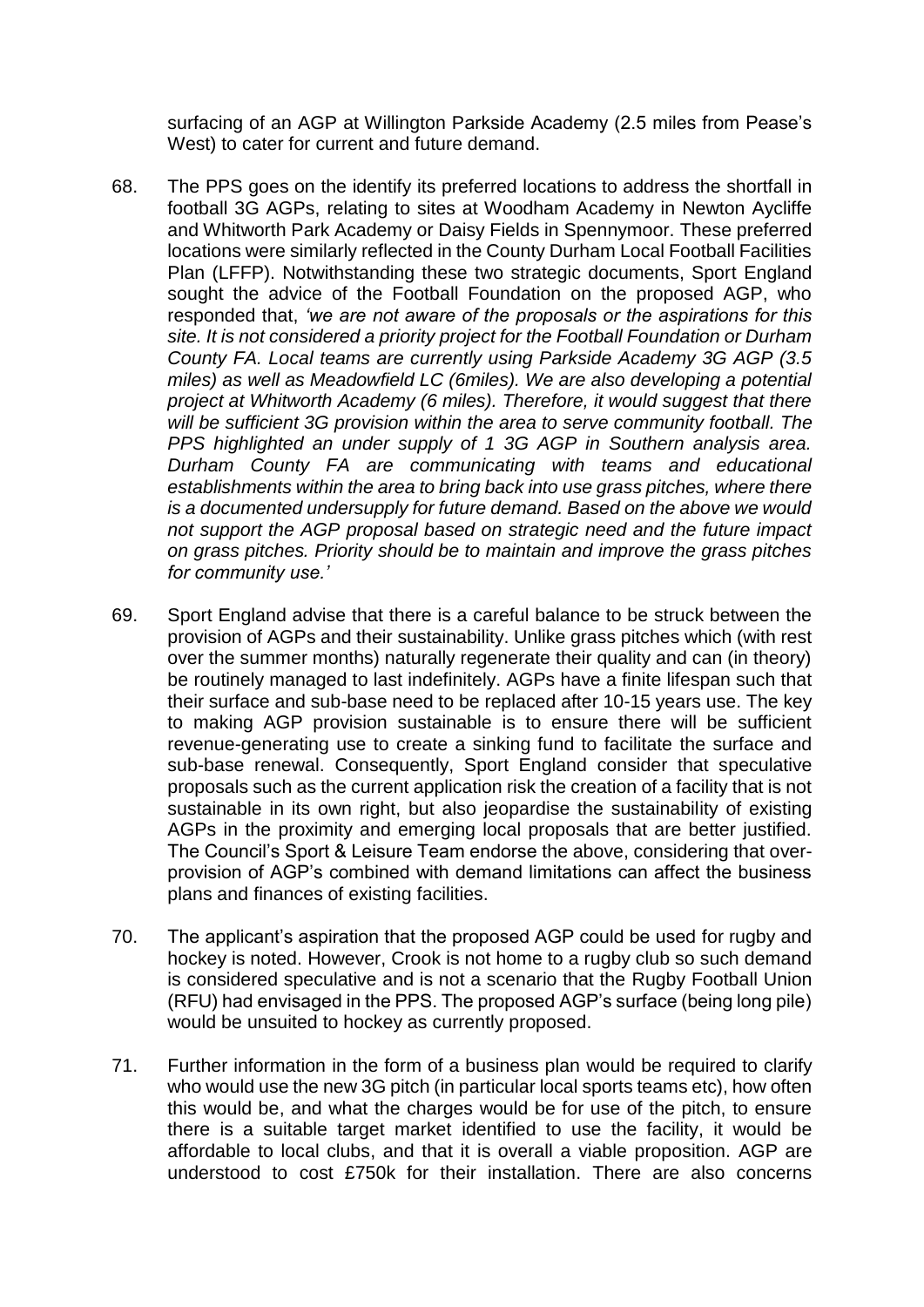regarding the finite lifespan of the 3G pitch and the costs of replacing the surface after 10-15 years that would need to be considered in financing of the scheme and further information regarding the viability of this would be required.

- 72. In light of the above, given that there are full size, floodlit 3G AGP facilities at Willington Parkside (2.5 miles), Bishop Auckland St Johns RCVA (5.5 miles), King James Academy (5 miles) and Meadowfield Leisure Centre (5.6 miles), all with community use, this area is not an identified priority for AGP investment within either the PPS or LFFP. The proposal would not attract support or funding from the Football Foundation or Durham County FA and so it is also unclear how the costs for installation and upkeep of the AGP would be met. There is no rugby club in Crook and the pitch would be unsuitable for hockey. Therefore, Officers concur with the view of Sport England that the proposed AGP would not be of sufficient benefit to sport to outweigh the loss of the grass playing pitch and that the proposal does not meet playing field policy exception 5, conflicting with CDP Policy 26 and NPPF Paragraph 99.
- 73. In terms of the proposed extension to the existing leisure building, accommodating the swimming pool, this would be located to the north of the Redgra athletics track, on a part of the site where playing pitches could not realistically be set out. As such the proposed pool does not have an unacceptable impact on current and potential playing pitch provision on the site.
- 74. Turning to the sporting value of the proposed pool, the need for provision in this location has not been identified in a built sports facility strategy undertaken by the Local Authority or a swimming pool strategy undertaken by Swim England. Notwithstanding this, Swim England has advised that, *'The local authority currently has a large water provision deficit, this is largely due site location. Many potential users are outside of the current facilities catchment areas. The location of the proposed site should not impose on other aquatic facilities catchment areas and could therefore meet the local populations need.'* Swim England reached this conclusion on the basis of data available within Sport England's strategic facilities planning model for swimming (FPM). This is a spatial modelling tool - it compares the capacity and distribution of swimming pool provision with the distribution of demand and its ability to reach provision (or mobility). County Durham is a large area with a dispersed population pattern overlain with a transport network that offers better connectivity north-south (than east-west) centred principally around the A1(M) and A19 corridors.
- 75. Finally, levels of access to a private motor are lower in County Durham than the national average. The upshot of above is that it is unrealistic to distribute swimming pools and pool capacity across County Durham in a way that allows everyone to be able to access pool provision that wants to swim. The Council have recognised this and sought to concentrate provision in the larger towns across the County. This inevitably produces locations where there is unmet demand for swimming pools, and as Swim England point out Crook is a location where unmet demand exists. However, the FPM model shows that whilst unmet demand across the County is significant (measured in physical terms it equates to more than two pools of the size suggested for the application site), it is spread quite thinly across the County, and provision would need to be pepper-potted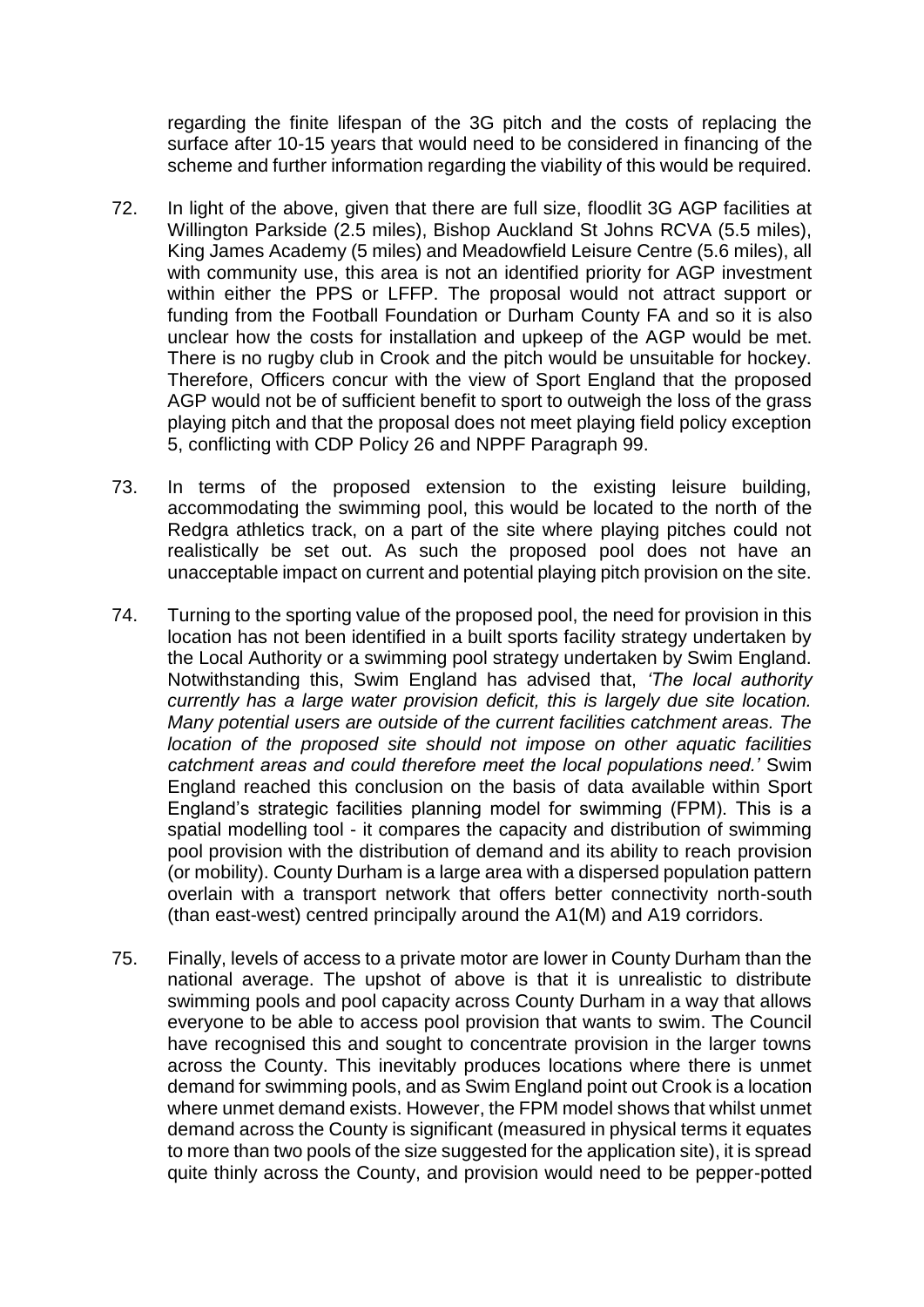across the area to meet demand. Fragmenting swimming pool provision in such a way is unrealistic and the FPM is able to identify the broad locations where the most unmet demand can be met. Given the County's physical extent these locations are located along the main north-south transport corridors.

- 76. Sport England have advised that the conclusion to be drawn from the FPM data and mapping is that whilst a new pool in Crook would undoubtedly meet some unmet demand for swimming, the town's location is somewhat peripheral in terms of connectivity and new provision there is unlikely to make a notable dent in unmet demand for swimming in comparison to other locations.
- 77. Returning to playing field policy exception 5, and in the light of the limited impact on the site's playing field, despite the reservations set out above, Sport England consider that the proposed pool meets exception 5 of their Playing Fields Policy.
- 78. Notwithstanding this, there are concerns regarding the overall viability of the entire scheme, including both the improved sports facilities and housing proposal. It is not clear how the sports facilities would be funded; further clarification was requested but has not been provided. Revenue generated from the housing development is considered unlikely to fund the construction of the swimming pool and 3G pitch and external funding is also considered unlikely to be available for these facilities. Additionally, there are ongoing running and maintenance costs, such as lifeguards needing to be on duty at all times the pool is open. Further information about the overall viability of the scheme was requested but has not been provided.
- 79. The proposed extension to the leisure building would result in the loss of designated open space under the outdoor sport typology, with the lack of information regarding funding and reservations over demand making it questionable whether the development would bring about significant benefits. However, it is accepted that the open space the extension would be sited on is a small part of a larger parcel of land used for outdoor sport and is not itself used for outdoor sport. Given this, the benefits of the proposed extension comprising a new swimming pool, with detailed design and landscaping to be considered as part of the reserved matters, is considered to outweigh its current use, according with CDP Policy 26 and NPPF Paragraph 99.
- 80. In summary, whilst the benefits of the proposed swimming pool are considered to outweigh the current use of the open space it would be sited on, the proposed AGP would not provide sufficient benefit to sport so as to outweigh the loss of the grass playing pitch contrary to CDP Policy 26, NPPF Paragraph 99 and Sport England's Playing Field Policy.

## Locational Sustainability

81. Criterion f) of Policy 6 requires the development of unallocated sites to have good access by sustainable modes of transport to relevant services and facilities and to reflect the size of the settlement and the level of service provision within that settlement. Criterion p) of Policy 10 does not permit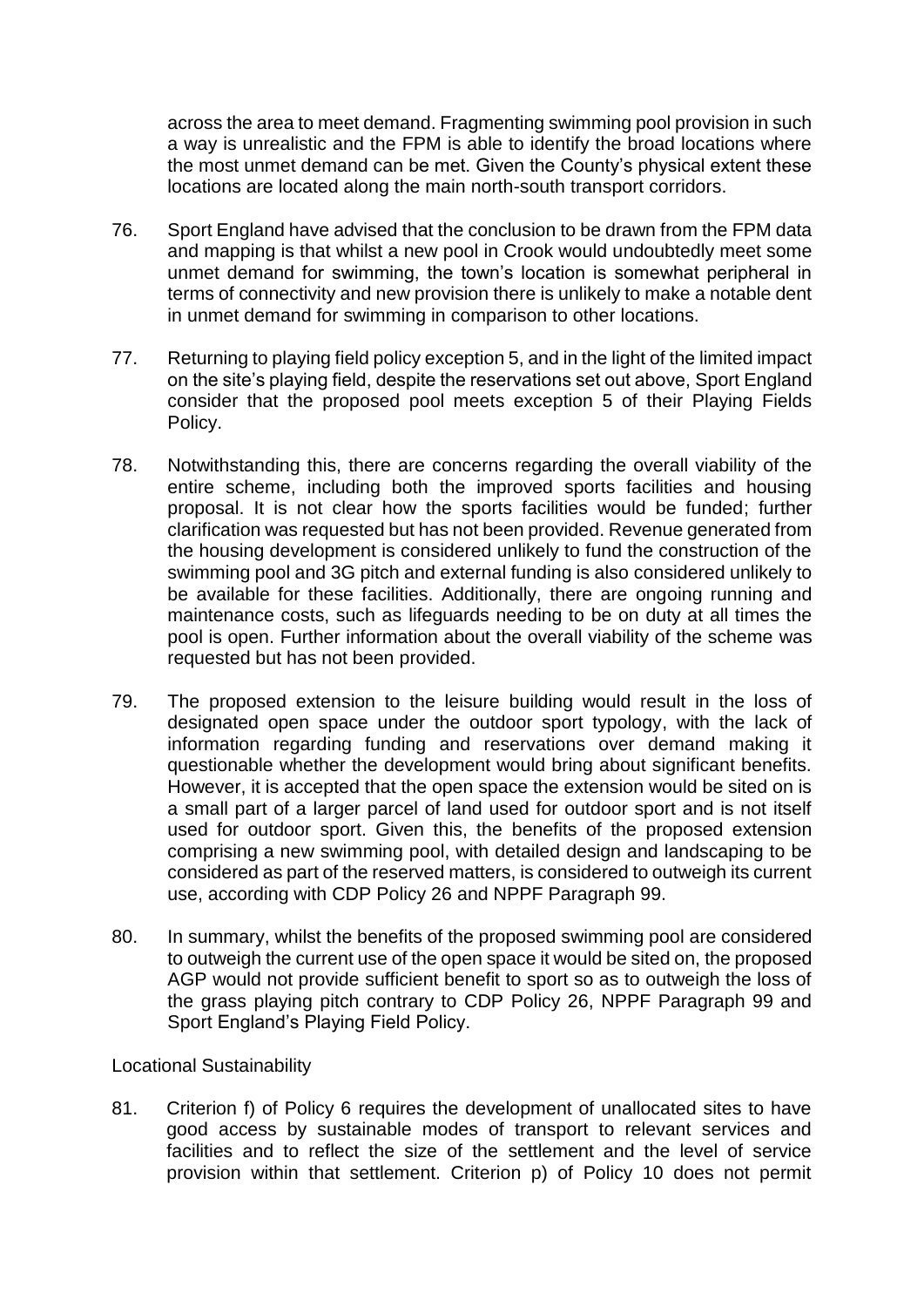development in the countryside where it would be solely reliant upon unsustainable modes of transport, with new development in countryside locations not well served by public transport expected to exploit any opportunities to make a location more sustainable including improving the scope for access on foot, by cycle or by public transport.

- 82. NPPF Paragraph 105 advises that significant development should be focused on locations which are or can be made sustainable, through limiting the need to travel and offering a genuine choice of transport modes. NPPF Paragraph 110 states that appropriate opportunities to promote sustainable transport modes should be taken, whilst Paragraph 112 amongst its advice seeks to facilitate access to high quality public transport.
- 83. Crook is one of the larger settlements within the County and the site is within 700m of the edge of the defined town centre, the northern end of Hope Street. There are existing roadside footpaths to the site along the B6298 which are relatively flat with and lit by street lighting, providing good pedestrian access from the town centre. Bus stops are located on the B6298 opposite the site, offering regular daily services to and from Bishop Auckland. Bus stops are also available within the town centre providing access to Crook from smaller local settlements.
- 84. No objections are raised having regards to the locational sustainability of the site and the location is considered to be sustainable for the proposed development in accordance with CDP Policies 6 f), 10 p), and 21, and Part 9 of the NPPF.

## Highway Safety/Access

- 85. CDP Policy 21 outlines that development should not be prejudicial to highway safety or have a severe cumulative impact on network capacity, expecting developments to deliver well designed pedestrian routes and sufficient cycle and car parking provision. Similarly, Policy 29 advocates that convenient access is made for all users of the development together with connections to existing cycle and pedestrian routes. Criterion q) of Policy 10 does not permit development in the countryside where it would be prejudicial to highway safety.
- 86. Specifically, the NPPF sets out at Paragraph 110 that safe and suitable access should be achieved for all users. In addition, Paragraph 111 of the NPPF states that development should only be refused on transport grounds where the residual cumulative impacts on development are severe.
- 87. Access to the site would be taken from the B6298 along the unadopted road and associated car parking to the north of the site. Parking provision is proposed to increase from circa 25 spaces to 103. A condition could be imposed to secure details of cycle and EV parking provision.
- 88. Highways Officers have reviewed the Transport Statement submitted with the application. It demonstrates a clearly material increase (circa 500%) in peak period vehicular traffic arising from the proposal. However, it is advised that the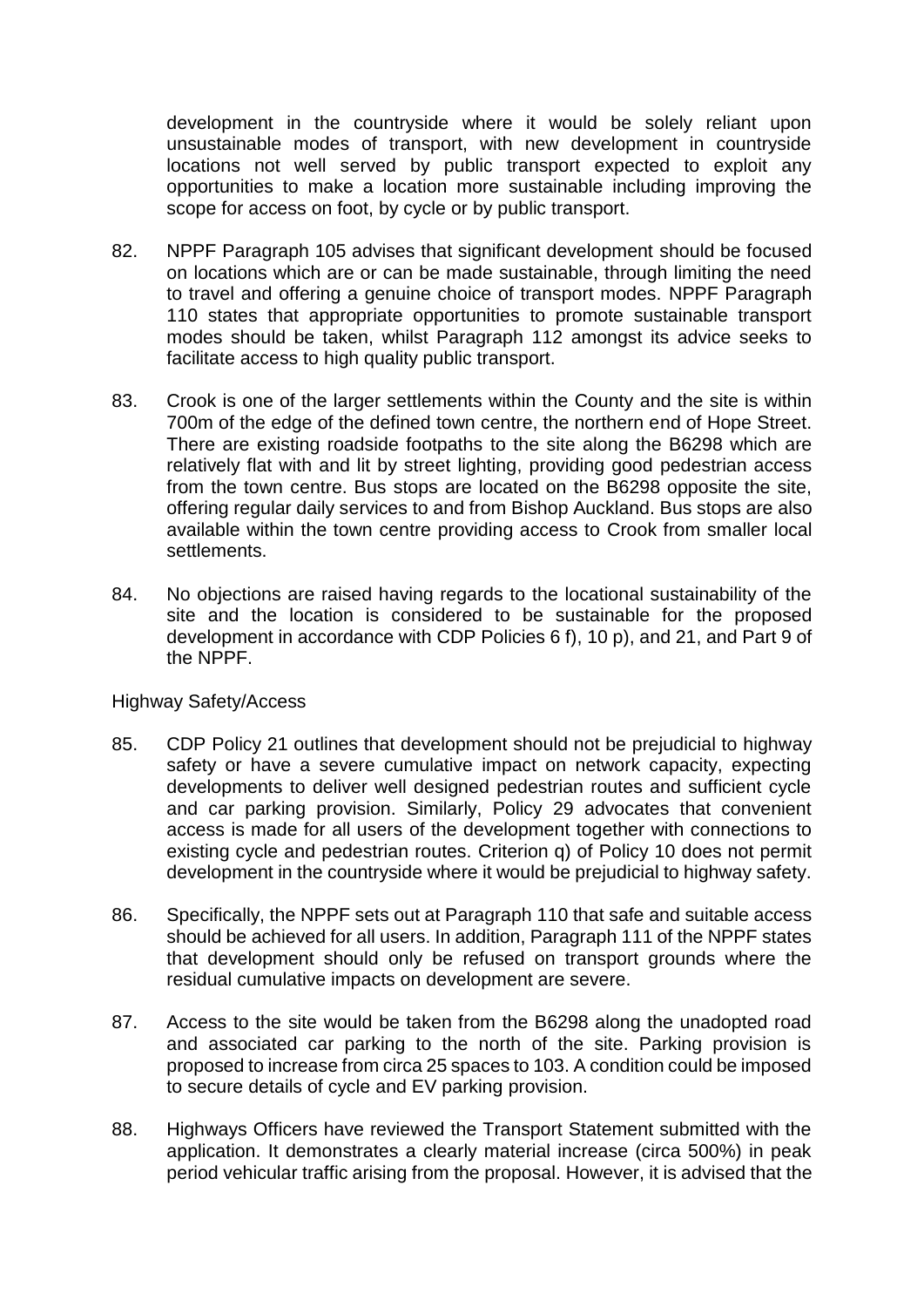splay chord to the south, of and for northbound B6298 traffic is compromised by being within an area enclosed by fencing and subject to trees which combine to prejudice sight visibility, although there is and has been historic physical enclosure of the B6298 public highway at the site, south of the B6298 site access junction, within this area.

- 89. This issue could be resolved by the existing site boundary fence line being moved back to the rear of the public highway extent, and the existing trees, west of this new boundary removed, and the area returned fully to highway grass verge (where trees had been present). Whilst the visibility splay is outside of the red line boundary, the Council as Highway Authority can request such works to be carried out without delay given the current arrangements are in breach of the Highways Act 1980; this could be requested prior to the first use of the proposed development to improve sight visibility for all current and future users.
- 90. Overall, subject to the re-siting of the boundary fence, the proposals are not considered to adversely affect highway or pedestrian safety and would accord with CDP Policy 10 and 21 and Part 9 of the NPPF.

#### Visual Impact

- 91. CDP Policy 6 criterion d) requires that development on unallocated sites is appropriate in terms of scale, design, layout and location to the character, function, form and setting of the settlement. CDP Policy 10 at part l) also seeks to protect townscape qualities, including important vistas and the intrinsic character and beauty of the wider countryside. Criterion o) of Policy 10 seeks to avoid new development in the countryside that would impact adversely upon the setting, townscape qualities, or form of a settlement which cannot be adequately mitigated or compensated for. Criterion m) also seeks to avoid development that would result in the merging or coalescence of neighbouring settlements.
- 92. In addition, CDP Policy 29 outlines that development proposals should contribute positively to an area's character, identity, heritage significance, townscape and landscape features, helping to create and reinforce locally distinctive and sustainable communities. In total, Policy 29 sets out 18 elements for development to be considered acceptable, including: buildings being adaptable; minimising greenhouse gas emissions and use of non-renewable resources; providing high standards of amenity and privacy; contributing to healthy neighbourhoods; and suitable landscape proposals.
- 93. Parts 12 and 15 of the NPPF also seek to promote good design, while protecting and enhancing local environments. Paragraph 127 of the NPPF also states that planning decisions should aim to ensure developments function well and add to the overall quality of the area and establish a strong sense of place, using streetscapes and buildings to create attractive and comfortable places to live, work and visit.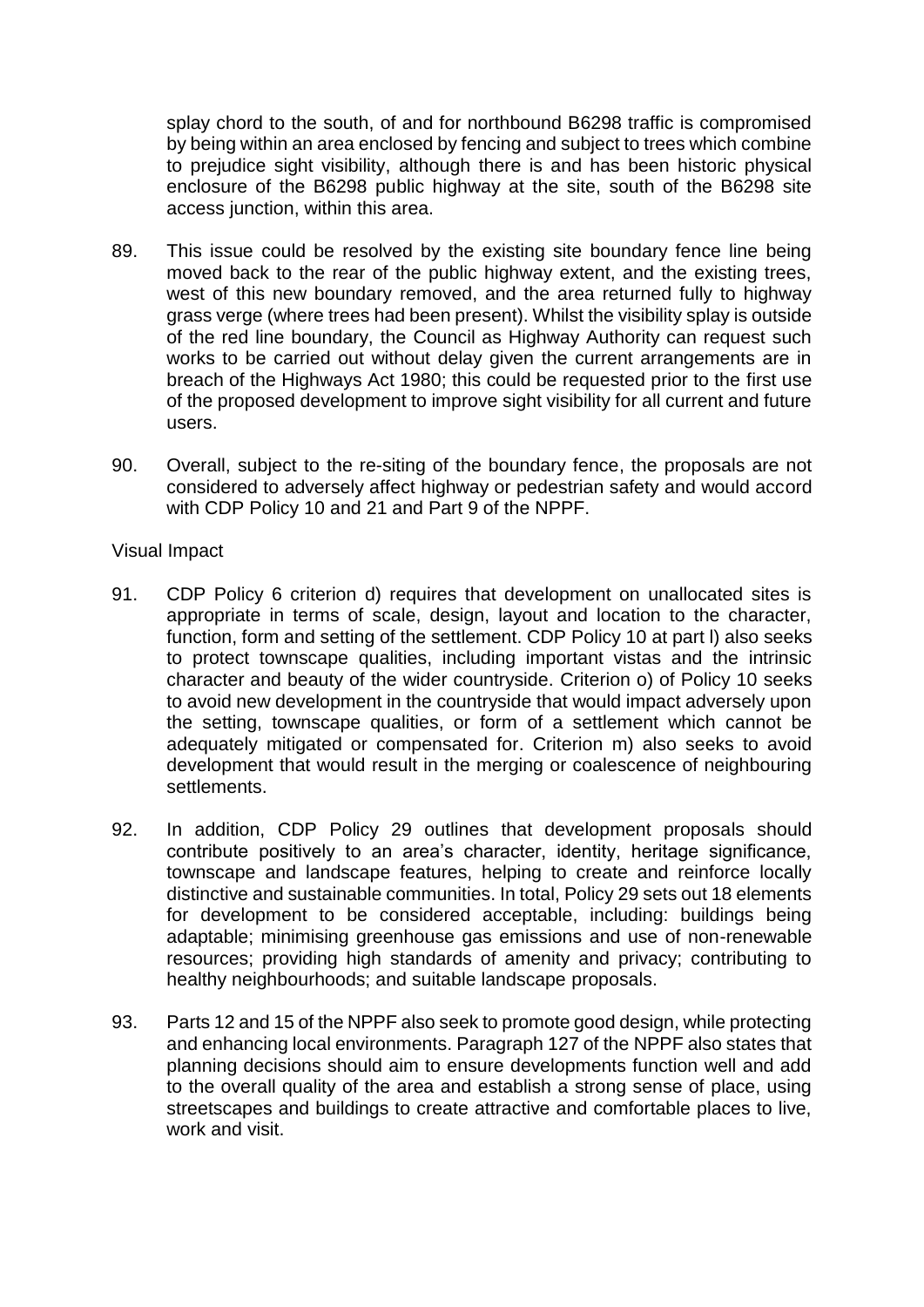- 94. Whilst appearance, scale and layout are all reserved matters, the application is supported by an indicative site plan which shows an angled extension to the existing leisure building to the north of the site, parallel with the existing access road and facing the pitch. The submitted Planning Statement estimates the ground floor to have an area of approximately 1800m2, with 750m2 of floor space above, and describes a building with three distinct volumes of varying height (1 storey, 1.5 storeys and 2 storey) connected by single-story link elements. No objection is raised to the indicative massing for the new built elements, and it is considered that all design matters can be appropriately resolved at reserved matters stage. Details of materials could be secured via a suitably worded condition.
- 95. CDP Policy 40 seeks to avoid the loss of existing trees and hedgerows unless suitable replacement planting is provided. The application is supported by an Arboricultural Impact Assessment which identifies that the majority of the trees on the site can be retained, with 15no. trees and 1no. tree group needing to be removed from the site to facilitate the proposals. Nine of these trees are classified as Category B, with the other five trees and the tree group classified as Category C. Tree and Landscaping Officers have indicated their satisfaction with these details. Landscaping is a reserved matter, but the indicative site plan shows new planting to the south east corner of the building and the extended car park. It is considered that an appropriate landscaping scheme could come forward as part of a reserved matters application.
- 96. Overall, it is considered that an extension of an appropriate scale, appearance, layout and landscaping could come forward as part of a reserved matters application, according with CDP Policy 10, 29 and 39, and Parts 12 and 15 of the NPPF.

Residential Amenity

- 97. Parts 12 and 15 of the NPPF require that a good standard of amenity for existing and future users be ensured, whilst seeking to prevent both new and existing development from contributing to, or being put at unacceptable risk from, unacceptable levels of pollution.
- 98. CDP Policy 31 states that all new development that has the potential to lead to, or be affected by, unacceptable levels of air quality, inappropriate odours and vibration or other sources of pollution, either individually or cumulatively, will not be permitted including where any identified mitigation cannot reduce the impact on the environment, amenity of people or human health to an acceptable level.
- 99. Criterion r) of Policy 10 does not permit development in the countryside that would impact adversely upon residential or general amenity.
- 100. Environmental Health Officers have commented that their main concerns would be in relation to noise and light from the upgraded sports pitch, as historically they do receive and investigate noise and light complaints from 'multi use games areas' (MUGA) and sports pitches.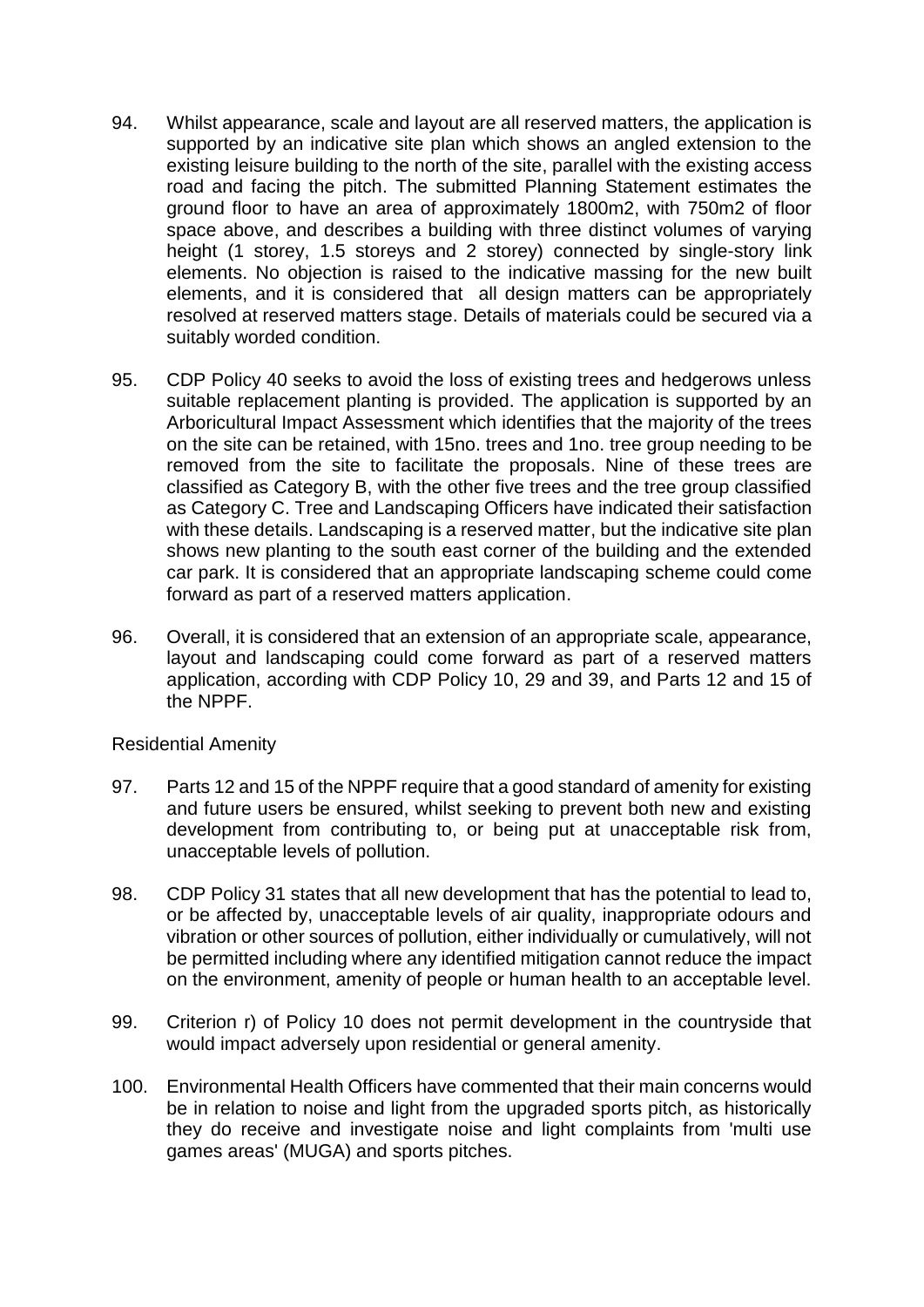- 101. Due to the fact human voices/shouts are very audible and the proximity of residential houses the enhancement of the sports pitches is likely to impact on the locality and so a condition to secure details of a noise management scheme would be recommended. A range of flood lights are in position to light the current sports pitch and a condition would be recommended to secure details of any new lighting to be installed.
- 102. Some fixed plant/machinery would be operated in conjunction with the swimming pool and enhanced sports centre. From the submitted plans, it assumed the plant room will accommodate some plant associated with the swimming pool which will allow a good degree of noise attenuation, but it is not known if there will be any external items of fixed plant/machinery such as condensing units and air extraction units. A condition would therefore be recommended to secure details of fixed plant and machinery, to comply with relevant noise thresholds.
- 103. It is noted that there is reference to outdoor events such as weddings, which it is understood are permitted by an existing premise licence subject to some noise/ prevention and public nuisance conditions.
- 104. In terms of air quality, the submitted Transport Statement provides an estimate of peak hour trip generation associated with the proposed development of 35 vehicles per hour on weekdays and 155 vehicles per hour on weekend days. The Air Quality Screening Assessment concludes in relation to construction dust and operational road traffic emissions that there would not be a significant effect with appropriate site-specific mitigation measures in place and that appropriate mitigation measures should be determined following a construction dust risk assessment. A Dust Management Plan is recommended which could be secured as part of a Construction Management Plan.
- 105. For operational road traffic emissions, the Screening Assessment states that proposed development will give rise to an average of up to 622 trips per day and that beyond the proposed development's access road, no public road will experience 500 or more vehicle trips per average day. Therefore, in line with IAQM guidance a detailed assessment of air quality impacts is not required and due to this and low background pollutant concentrations, a significant effect would not occur. It is noted that due to the location of the proposed development to the north of this application site, the majority of vehicular trips are likely to come from the south of the site access. Whether that would include 500 trips to exceed the IAQM criteria is unknown, but it is considered that even if it did, there is little risk to no risk of it causing a significant effect.
- 106. The air quality screening assessment does not discuss emissions associated with the proposed development's energy plant, nor the potential for odour emissions. Neither are considered likely to cause a significant effect but may be of particular concern to the proposed residential development immediately to the north of the site. A condition would be recommended to secure details of a Construction Management Plan to minimise noise and disruption during the construction phase to acceptable levels. It is noted that the side elevation of the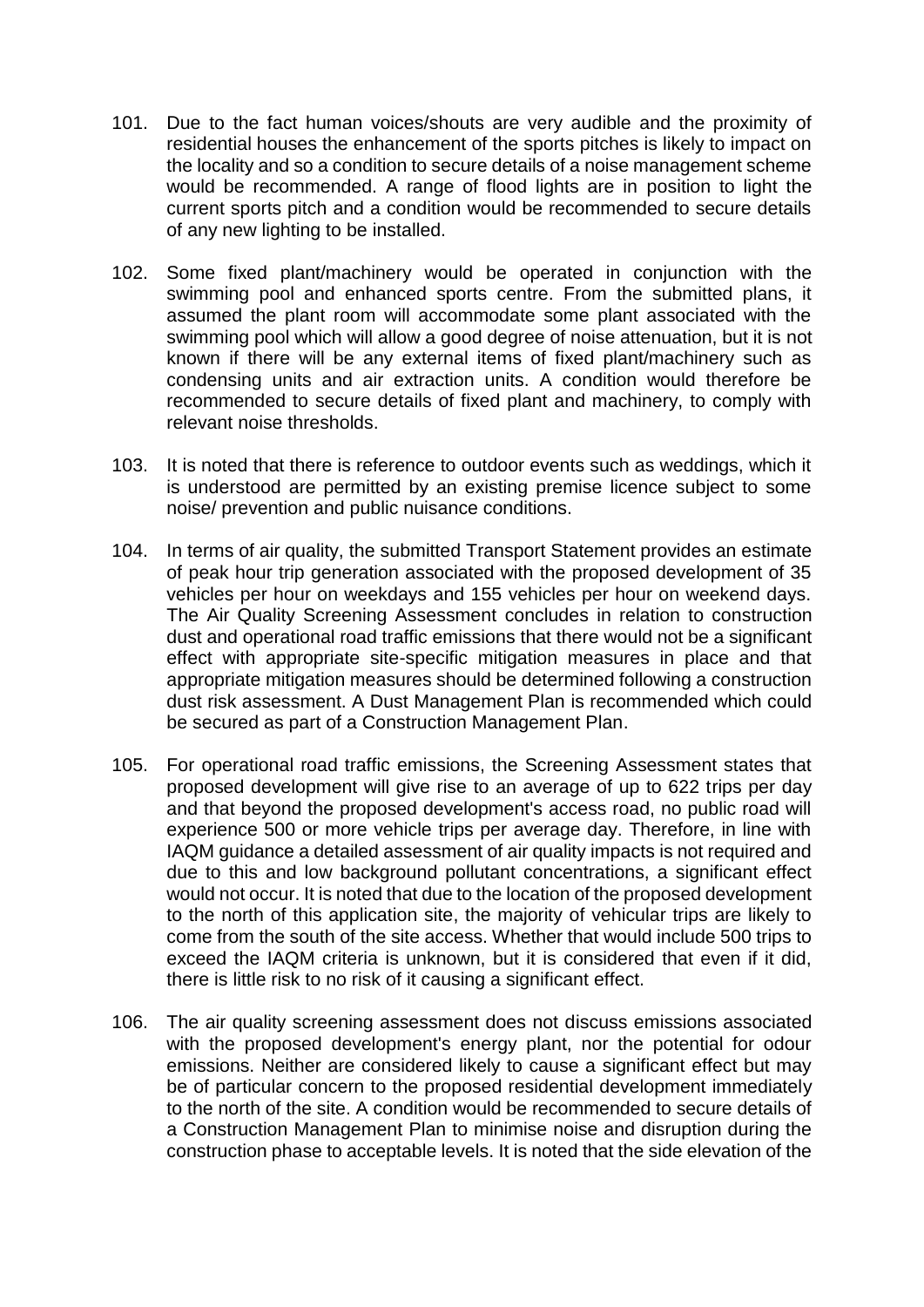closest dwellings proposed under application DM/21/00855/FPA are over 30m away from the indicative position of the proposed extension.

107. Overall, subject to conditions, the proposals are considered to provide a good standard of amenity for existing and future residents, according with CDP Policy 31 and Part 12 and 15 of the NPPF.

#### Drainage

- 108. Part 14 of the NPPF seeks to resist inappropriate development in areas at risk of flooding, directing development away from areas at highest risk (whether existing or future). Where development is necessary in such areas, the development should be made safe for its lifetime without increasing flood risk elsewhere. Paragraph 167 advises that when determining planning applications, local planning authorities should ensure that flood risk is not increased elsewhere and that where appropriate applications should be supported by a site-specific flood-risk assessment. Paragraph 169 goes on to advise that major developments should incorporate sustainable drainage systems unless there is clear evidence that this would be inappropriate.
- 109. CDP Policies 35 and 36 relate to flood water management and infrastructure. Policy 35 requires development proposals to consider the effects of the scheme on flood risk and ensure that it incorporates a Sustainable Drainage System (SUDs) to manage surface water drainage. Development should not have an adverse impact on water quality. Policy 36 seeks to ensure that suitable arrangements are made for the disposal of foul water.
- 110. The site is not located within a flood zone. The application is supported by a Drainage Strategy which proposes to dispose of surface water runoff to a surface water network with a new connection to Crook Beck. This is in line with the hierarchy set out by CDP Policy 35 and the Council's Drainage Team have indicated their satisfaction with the principle of this, seeking conditions to secure adherence to this principle, as well as hydraulic design calculations and construction of SuDS features.
- 111. Northumbrian Water seek clarification as to how the applicant intends to connect the swimming pool to the public sewer and what the proposed rate of backwash will be for the maintenance of the it. They request a condition to secure these details.
- 112. Subject to conditions, the proposal accords with CDP Policy 35 and 36 and Part 14 of the NPPF.

## Ecology

113. NPPF Paragraph 174 d) advises that planning decisions should minimise impacts on and provide net gains for biodiversity. The NPPF further advises at Paragraph 180 d) that opportunities to improve biodiversity in and around developments should be integrated as part of their design, especially where this can secure measurable net gains for biodiversity or enhance public access to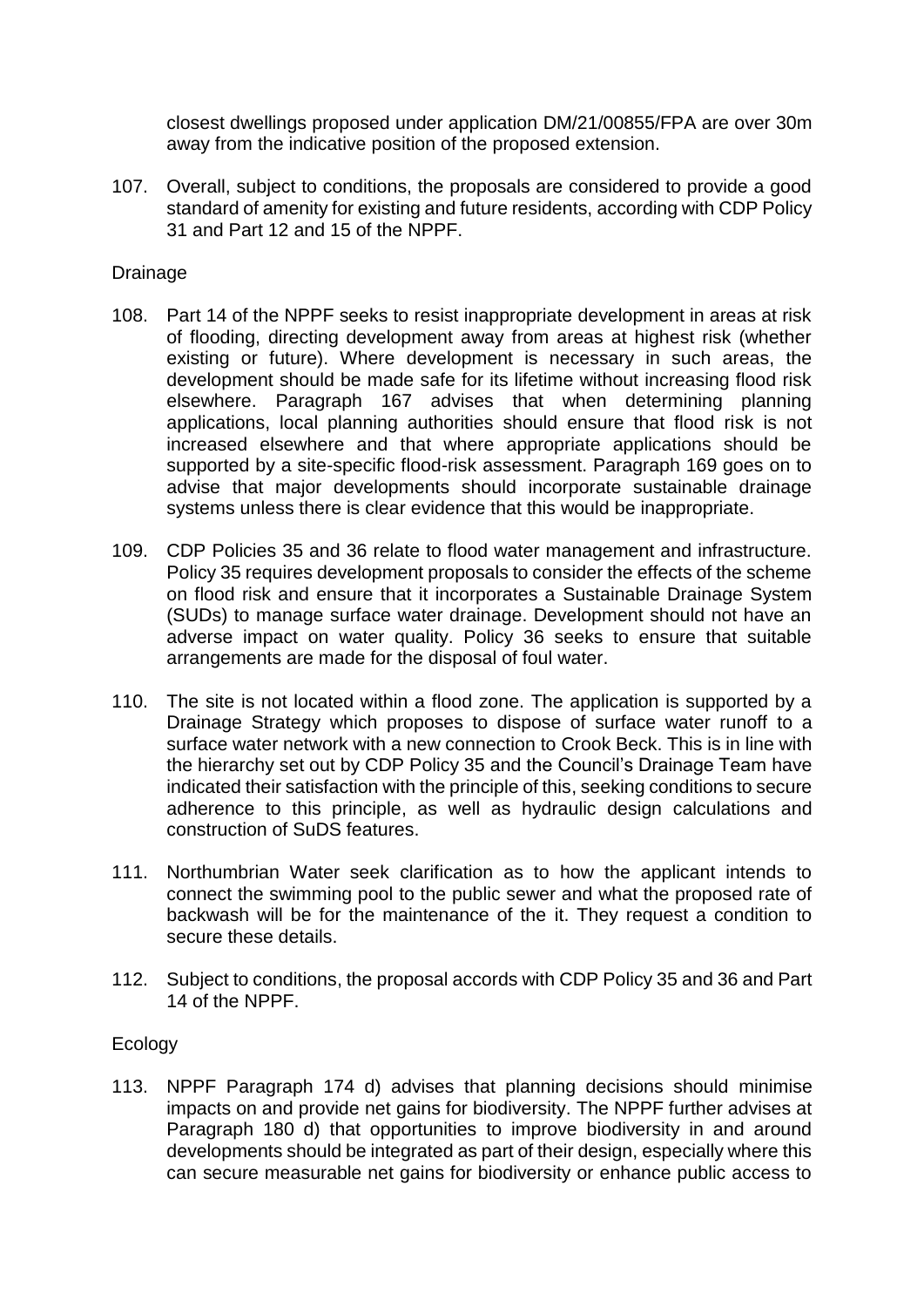nature where this is appropriate. In line with this, CDP Policy 41 also seeks to secure net gains for biodiversity and coherent ecological networks.

- 114. Furthermore, CDP Policy 43 states that in relation to protected species and their habitats, all development which has a likely adverse impact on the ability of species to survive, reproduce and maintain or expand their current distribution will not be permitted unless appropriate mitigation, or as a last resort compensation, can be provided, which maintains a viable population and where possible provides opportunities for the population to expand; and that where the species is a European protected species, the proposal also meets the licensing criteria (the 3 legal tests) of overriding public interest, no satisfactory alternative and favourable conservation status.
- 115. The submitted Preliminary Ecological Appraisal (PEA) recommends that the three external bat boxes will need to be inspected prior to their removal / relocation in order to confirm if they have been utilised by bats. Two of these are located to the west elevation of the existing leisure building, with one bat box to the east elevation which would require removal to facilitate the proposed extension. The County Ecologist has advised that these bat boxes formed the mitigation for a previous bat license, and that the recommended inspections should be carried out prior to determination of the application. No such inspections have been carried out and so the risk to bats if these boxes were to be removed or relocated is unknown.
- 116. Bats have legal status as protected species under Schedule 2 of The Conservation of Habitats and Species Regulations 2017 (as amended). This means it is a criminal offence to damage or destroy a place used by bats for breeding or resting. In this instance, it is unknown whether the bat boxes have been utilised by bats as the recommended inspections have not taken place. Therefore, the risks to bats are unknown, as is whether any mitigation measures would be required to protect bats during the works and if so what measures would be suitable. Planning guidance and case law set out that it would be inappropriate to secure further survey work by condition.
- 117. In this case, there is a reasonable likelihood that bats are present, as the bat boxes were intended to cater for bats, and given the need to relocate at least one bat box to facilitate the proposed development any bats present would be affected. However, without the results of an inspection it is not possible to recommend a suitably worded condition to secure appropriate mitigation measures. Therefore, the proposal is contrary to CDP Policy 43 and NPPF Paragraph 174 d).

## Ground Conditions

118. CDP Policy 32 requires sites to be suitable for use taking into account contamination and unstable land issues. NPPF Paragraph 183 requires sites to be suitable for their proposed use taking account of ground conditions and any risks arising from land instability and contamination.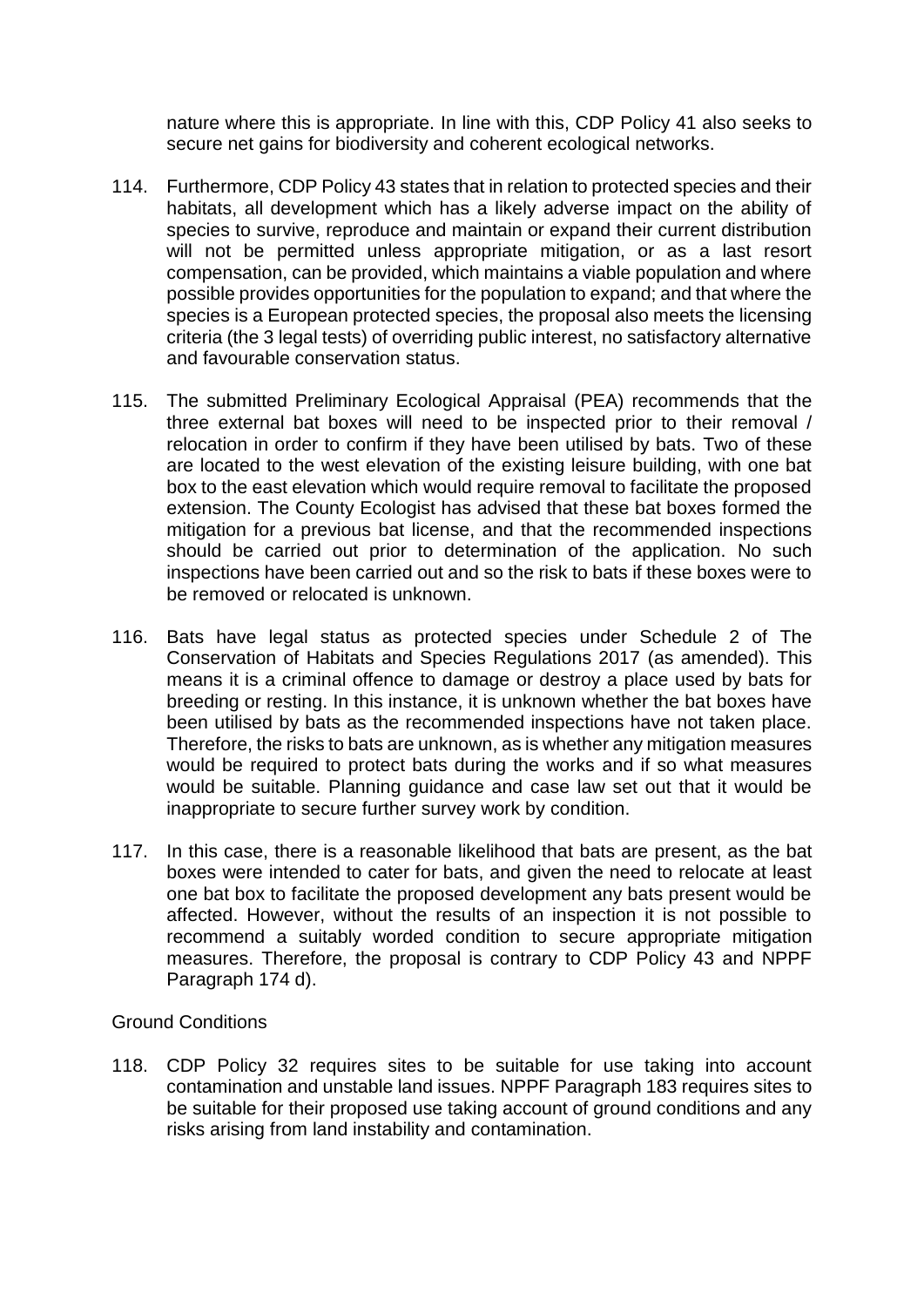- 119. The Coal Authority confirm that their records indicate that parts of the site lie within areas of recorded shallow coal mining. The Coal Authority concur with the findings of the submitted reports and recommend a condition in relation to the carrying out of further intrusive site investigations prior to the commencement of development, and receipt of a signed statement or declaration prepared by a suitably competent person confirming that the site is, or has been made, safe and stable for the development prior to its first occupation. These conditions would be necessary to address land instability arising from coal mining legacy to ensure that the site is made safe and stable for the development proposed.
- 120. The Contaminated Land Officer has commented that as the submitted Phase 1 Report is a number of years old further information is required to confirm that there have not been significant changes on the site. A condition is recommended to secure this.
- 121. With these conditions, the proposal is considered to comply with CDP Policy 32 and NPPF Paragraph 183.

#### **Sustainability**

- 122. Criterion c) of Policy 29 requires all development to minimise greenhouse gas emissions, by seeking to achieve zero carbon buildings and providing renewable and low carbon energy generation. Where connection to the gas network is not viable, development should utilise renewable and low carbon technologies as the main heating source.
- 123. Criterion d) of Policy 29 requires all development to minimise the use of nonrenewable and unsustainable resources, including energy, water and materials, during both construction and use by encouraging waste reduction and appropriate reuse and recycling of materials, including appropriate storage space and segregation facilities for recyclable and non-recyclable waste and prioritising the use of local materials.
- 124. In addition, Policy 29 requires all major new non-residential development will be required to achieve Building Research Establishment Environmental Assessment Method (BREEAM) minimum rating of 'very good'.
- 125. As the application is in outline with no detailed design having been confirmed at this stage, it would be considered appropriate to impose a condition secure further details in relation to the above criteria prior to the commencement of works.
- 126. Subject to a condition, the proposal is considered to accord with the sustainability aims of CDP Policy 29 and Part 2 of the NPPF.

## **CONCLUSION**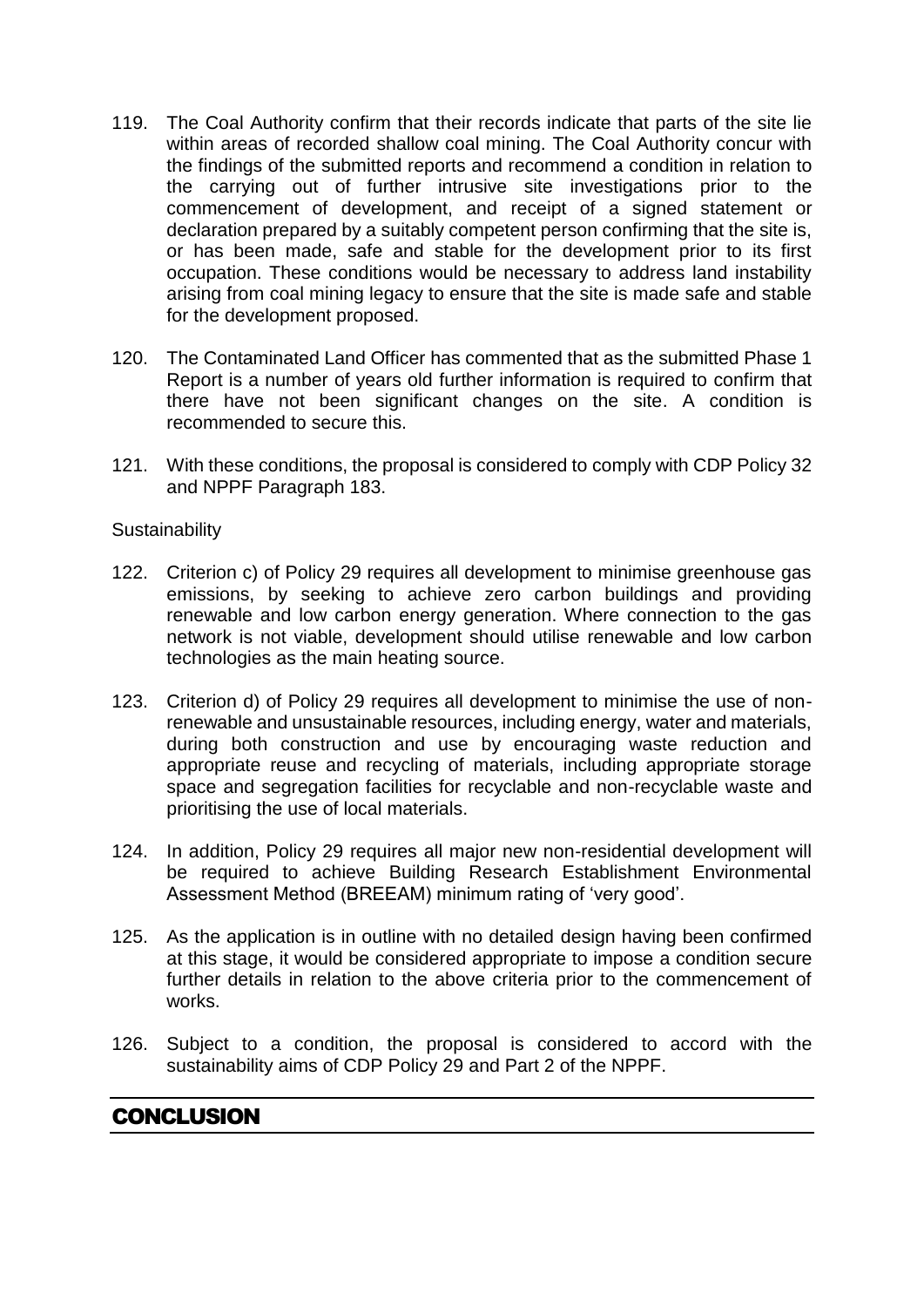- 127. NPPF Paragraph 12 states that where a planning application conflicts with an up-to-date development plan (including any neighbourhood plans that form part of the development plan), permission should not usually be granted. Local planning authorities may take decisions that depart from an up-to-date development plan, but only if material considerations in a particular case indicate that the plan should not be followed.
- 128. The proposed development lies outside the built-up area for Crook but can draw support from part f) of CDP Policy 10.
- 129. However it is concluded that whilst the existing grass pitch is in poor condition and requires investment, there are full size, floodlit 3G AGP facilities nearby. This area is not an identified priority for AGP investment and it is unclear how the replacement pitch would be funded and how the upkeep would be met. Therefore, concerns are raised regarding the strategic need for and viability of the proposal.
- 130. It is therefore concluded that, the proposed AGP would not be of sufficient benefit to sport to outweigh the loss of the grass playing pitch, contrary to CDP Policy 26 and NPPF Paragraph 99.
- 131. In relation to the swimming pool element, whilst a new swimming pool in Crook would undoubtedly meet some unmet demand for swimming, concerns are also raised regarding the viability of the pool, with no business plan to identify costs and anticipated revenue having been provided. However, as the swimming pool would be located part of the site proposed that is not currently used for sport a conflict with CDP Policy 26 and NPPF Paragraph 99 is not identified, subject to a detailed design to be considered as part of any reserved matters application.
- 132. The submitted Preliminary Ecological Appraisal recommends that the three external bat boxes need to be inspected prior to their removal / relocation in order to confirm if they have been utilised by bats. These bat boxes formed the mitigation for a previous bat license. No such inspections have been carried out and so the risk to bats, as European protected species, if these boxes were to be removed or relocated is unknown. Consequently, it is not possible to recommend a condition to secure suitable mitigation measures to be carried out. Therefore, the proposal is contrary to CDP Policy 43 and NPPF Paragraph 174 d).
- 133. The proposals are considered acceptable in terms of Highway Safety, Visual Impact, Residential Amenity, Drainage/Flooding, Ground Conditions, and Sustainability in accordance with Policies 21, 32, 35, 36, 39 and 40, and Parts 2, 9, 12, 14 and 15 of the NPPF in this respect.
- 134. Overall, it is concluded that the development would conflict with the CDP, as the AGP would not be of sufficient benefit to sport to outweigh the loss of the grass playing pitch and insufficient information has been submitted to demonstrate the impact upon European protected species. There are no material considerations which are considered capable of outweighing this harm and policy conflict and therefore the application is recommended for refusal.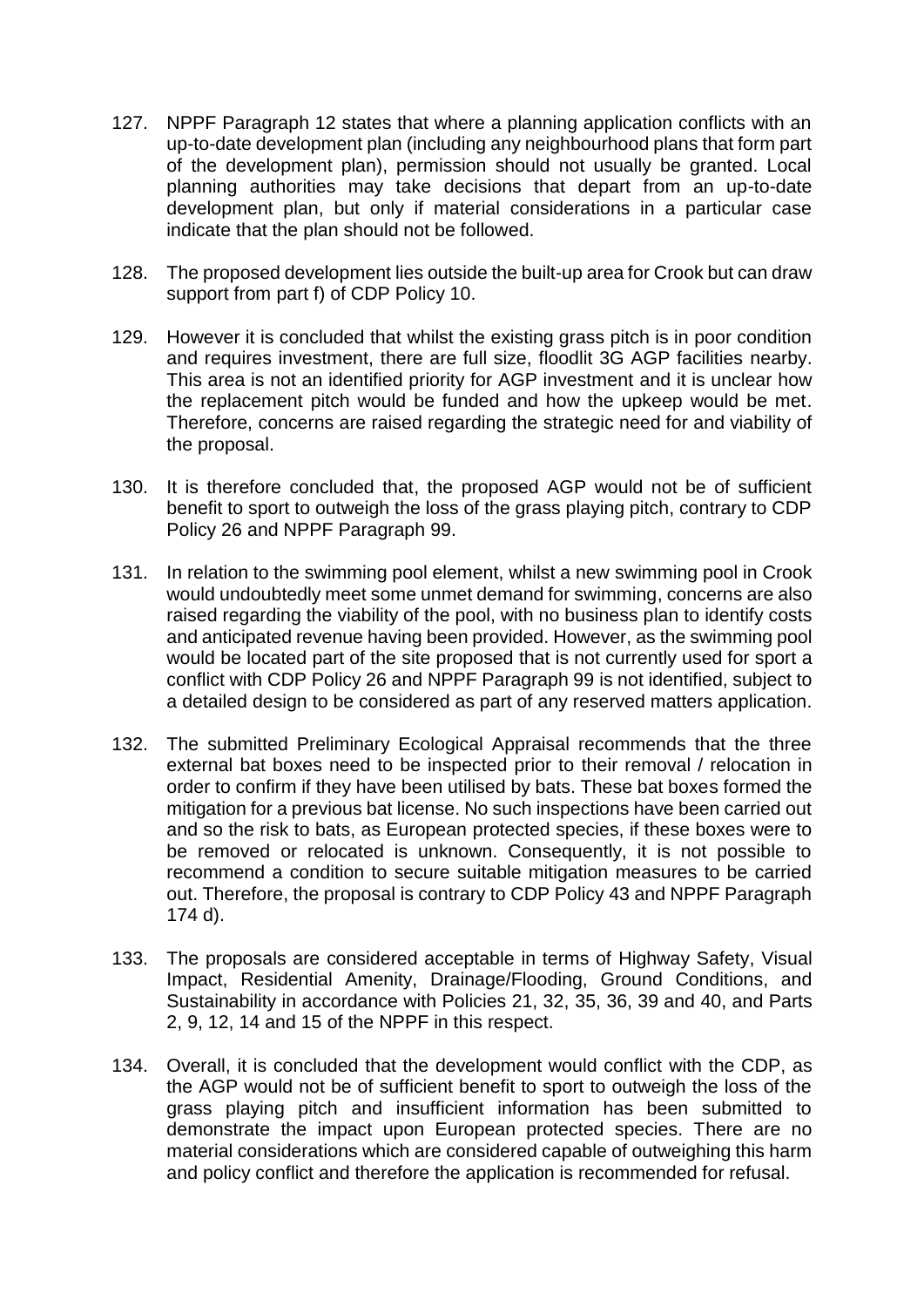## RECOMMENDATION

That the application be **REFUSED** subject for the following reasons:

- 1. An identified need for a new 3G artificial grass pitch has not been demonstrated and the development would be unlikely to be a viable proposition, with the potential to jeopardise the sustainability of existing artificial grass pitches in the wider area. The artificial grass pitch is not considered to be of sufficient benefit to outweigh the loss of the current grass playing pitch, contrary to Policy 26 of the County Durham Plan and Paragraph 99 of the National Planning Policy Framework.
- 2. Insufficient survey work has been undertaken to establish whether the development would have an impact on bat populations and/or adequate mitigation is secured. The proposals are contrary to Policy 43 of the County Durham Plan and Paragraph 174 d) of the National Planning Policy Framework.

## STATEMENT OF PROACTIVE ENGAGEMENT

In accordance with Article 35(2) of the Town and Country Planning (Development Management Procedure) (England) Order 2015, the Local Planning Authority has, without prejudice to a fair and objective assessment of the proposals, issues raised and representations received, sought to work with the applicant in a positive and proactive manner with the objective of delivering high quality sustainable development to improve the economic, social and environmental conditions of the area in accordance with the NPPF.

## BACKGROUND PAPERS

Submitted Application Forms, Plans and supporting documents National Planning Policy Framework The County Durham Plan (CDP) Durham County Council Open Space Needs Assessment 2018 Residential Amenity Standards Supplementary Planning Document 2020 Statutory consultation responses Internal consultation responses External consultation responses